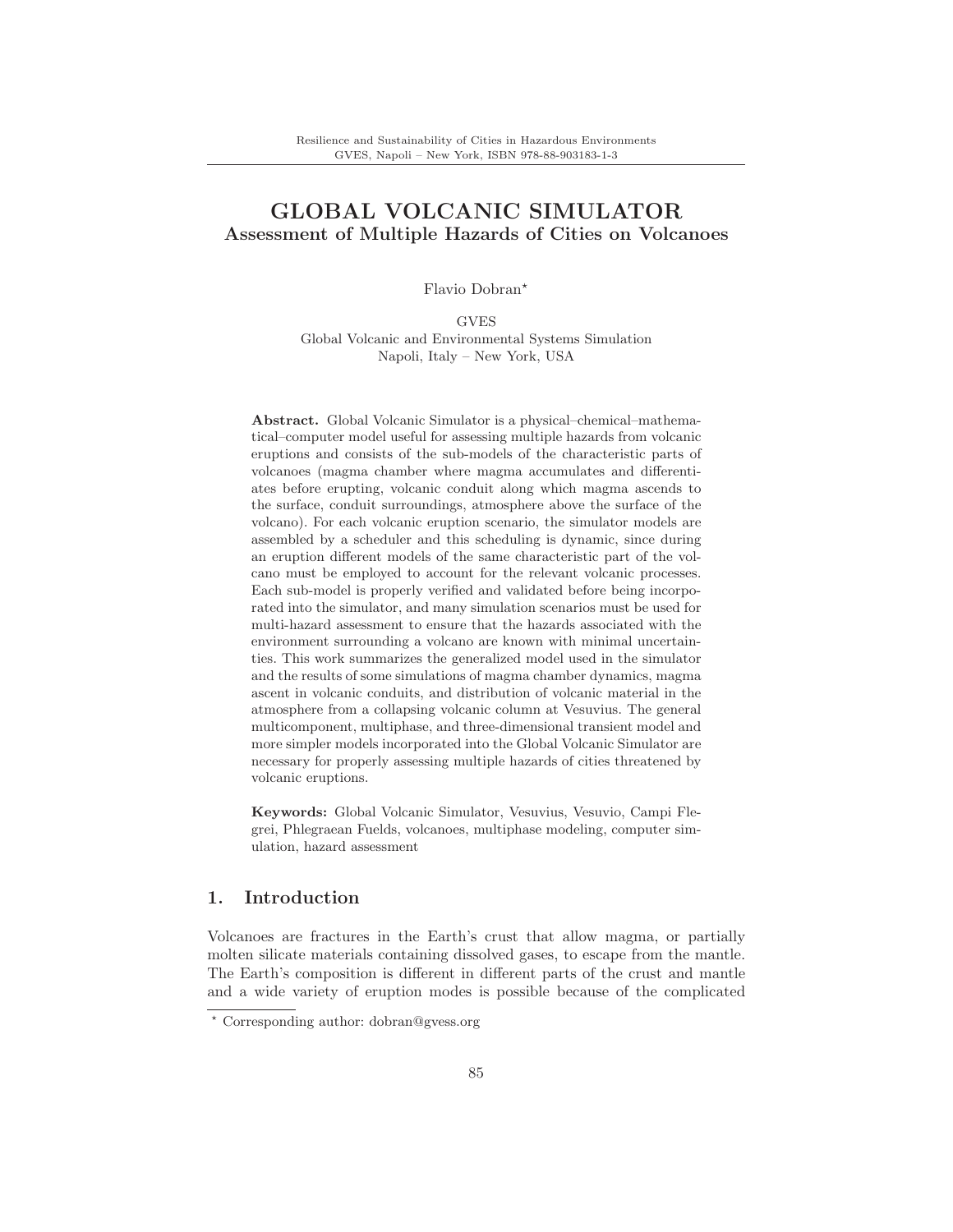interrelationships between the chemical and physical properties of these materials. The magma accumulating below a volcano in a mushy region called magma reservoir or magma chamber<sup>1</sup> changes composition from the assimilation with magma from deeper regions of the mantle and as it rises due to buoyancy its dissolved gases (largely water and carbon dioxide) exsolve and can generate great volumes of gases that upon exiting from a volcanic conduit produce high rising volcanic columns of gas and ash. When magma slowly degases during its ascent to the surface it produces slowly moving lava flows on the surface of the volcano. Magmas with large contents of dissolved gases fragment instead in the conduit and the resulting volcanic cloud or column reaches the stratosphere and then propagates laterally, transporting the material over the continents and possibly affecting the Earth's climate. As an eruption proceeds and heavier magma from the mantle is drawn toward the surface, the eruption column can collapse and produce ground-hugging pyroclastic flows which can move in excess of several hundred kilometers per hour and at high temperatures. The pyroclastic flow phase of an eruption is extremely dangerous and no living being can survive if caught in its wake [1].

The earth scientists studying volcanoes have been successful in mapping their locations or answering the "where" question [2], have been marginally successful in understanding "how" the eruptions develop, and have been unsuccessful in predicting "when" the eruptions will occur [3]. This lack of prediction presents problems for the cities on or close to the volcanoes, because without knowing the "when" of eruptions it is impossible to plan well in advance the evacuations of hundreds of thousands or millions of people that could be affected by the eruptions [4]. An alternative is to cohabit with volcanoes, but then it is necessary to produce resilient and sustainable habitats for the people in order to minimize the effects of eruptions. This interdisciplinary and transdisciplinary undertaking is, however, difficult to achieve, because it requires collaborations of actors with different interests and development of appropriate volcanic eruption scenarios in order to properly protect these habitats [5].

Volcanic earthquakes are caused by the fracturing of rocks from the changes of magma's composition and physical properties during its ascent through the mantle and lithosphere. Lava flows moving along the surface of a volcano are produced from the degassed magma exiting from the volcanic vent, and ash fall and pyroclastic flows are produced from the eruption column. Large pieces of rocks from the destruction of the volcanic edifice can also be produced and can reach the distances of tens of kilometers from the vent. Lahars are mixtures of water, ash, and gravel that travel along the valleys of the volcano and are produced from the condensation of water vapor in the eruption column. A single volcanic hazard or in combination with other hazards, such as ash fall, ejection of large pieces of rocks, and ground motions from earthquakes, can produce collapses of buildings in the built environment and severely damage the infrastructure. Pyroclastic flows hug the ground at high temperatures and cause asphyxiation

<sup>&</sup>lt;sup>1</sup> Magma chamber contain partially molten rocks of different compositions and possibly gas bubbles from the exsolved gases.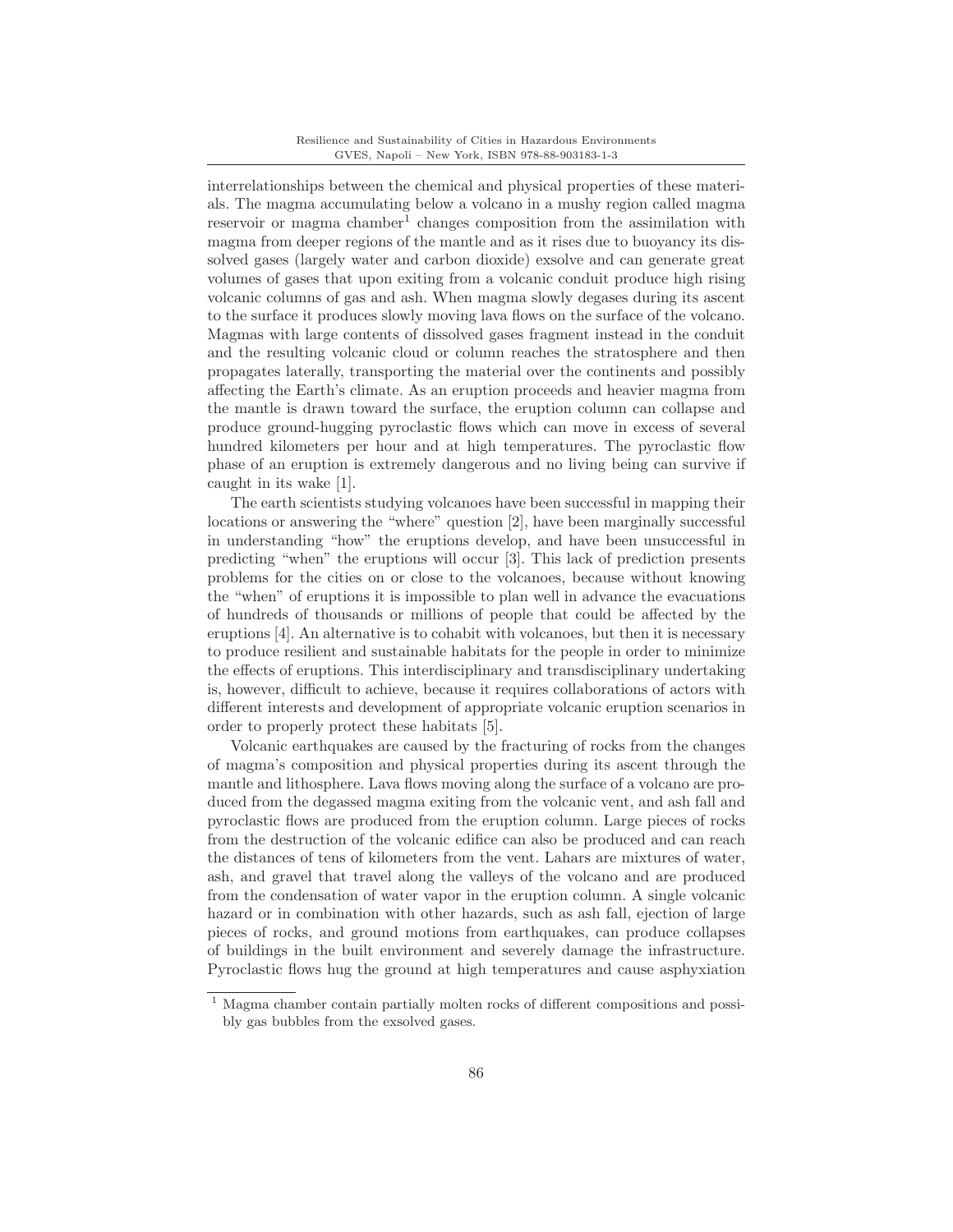problems and burns for living beings, and produce distributed loading forces and moments on structures [1, 6].

Assessments of multiple hazards of cities on active volcanoes require, therefore, the utilization of tools that can model different volcanic processes from the beginning to the end of eruptions. This requires accounting for chemical composition, storage and feeding characteristics of magma within the volcano, structure of volcanic edifice that may contain a variety of different fractured systems and aquifers, and condition of the built environment on the slopes of the volcano. Many of these parameters may, however, be poorly constrained and a large number of simulations is required: (1) to ascertain that the modeling equations are solved correctly, and (2) to assess the chemical and physical uncertainties associated with the models. The first task of verification must proceed the second task of validation and no single hazard assessment simulation can produce satisfactory results [7].

Building resilient and sustainable cities on volcanoes is, therefore, a complex undertaking where the simulation of different scenarios of volcanic eruptions must be performed by the tools that can adequately model the relevant volcanic processes. The premise of Global Volcanic Simulator [8, 9] is to accomplish this task and this integrative computer model is continuously being upgraded to ensure its usefulness. The current simulator can solve numerically the multidimensional forms of multicomponent and multiphase mass, momentum, energy, and entropy transport equations for each characteristic part of a volcano (magma chamber, volcanic conduit, surroundings of conduit and magma chamber, environment above the volcanic edifice) with the appropriate constitutive equations that best describe the material response (thermo-fluid and elasto-plastic deformations) of each part  $[1, 10, 11]$ . The coupling or boundary conditions for each part are being managed by a scheduler to ensure that each model of the simulator is being provided with the necessary boundary conditions to initiate its computational cycle. When a modeling part of the simulator needs boundary conditions for the execution of its next computational cycle and these conditions are not available before other parts execute their calculations, the scheduler places on hold the execution of this part until its boundary conditions become available (Fig. 1).

In the following, we will first summarize a generalized model of multiphase and multicomponent mixtures used in the simulator to produce models for different parts of the volcanic system. Some of these parts can be modeled with simple models whereas others require very complex modeling strategies in order to properly account for the variety of volcanic processes occurring during an eruption. The simple models presented pertain to the long-term (hundreds to thousands of years) magma supply and discharge from magma chambers and short-term (days to months) magma ascent along the conduits. Modeling of eruption columns requires the use of complex three-dimensional multiphase and multicomponent models. The details of the physical–chemical–mathematical equations used in the simulator for modeling volcanic processes can be found elsewhere [1, 10] and are not described herein. Each model employed requires verification and valida-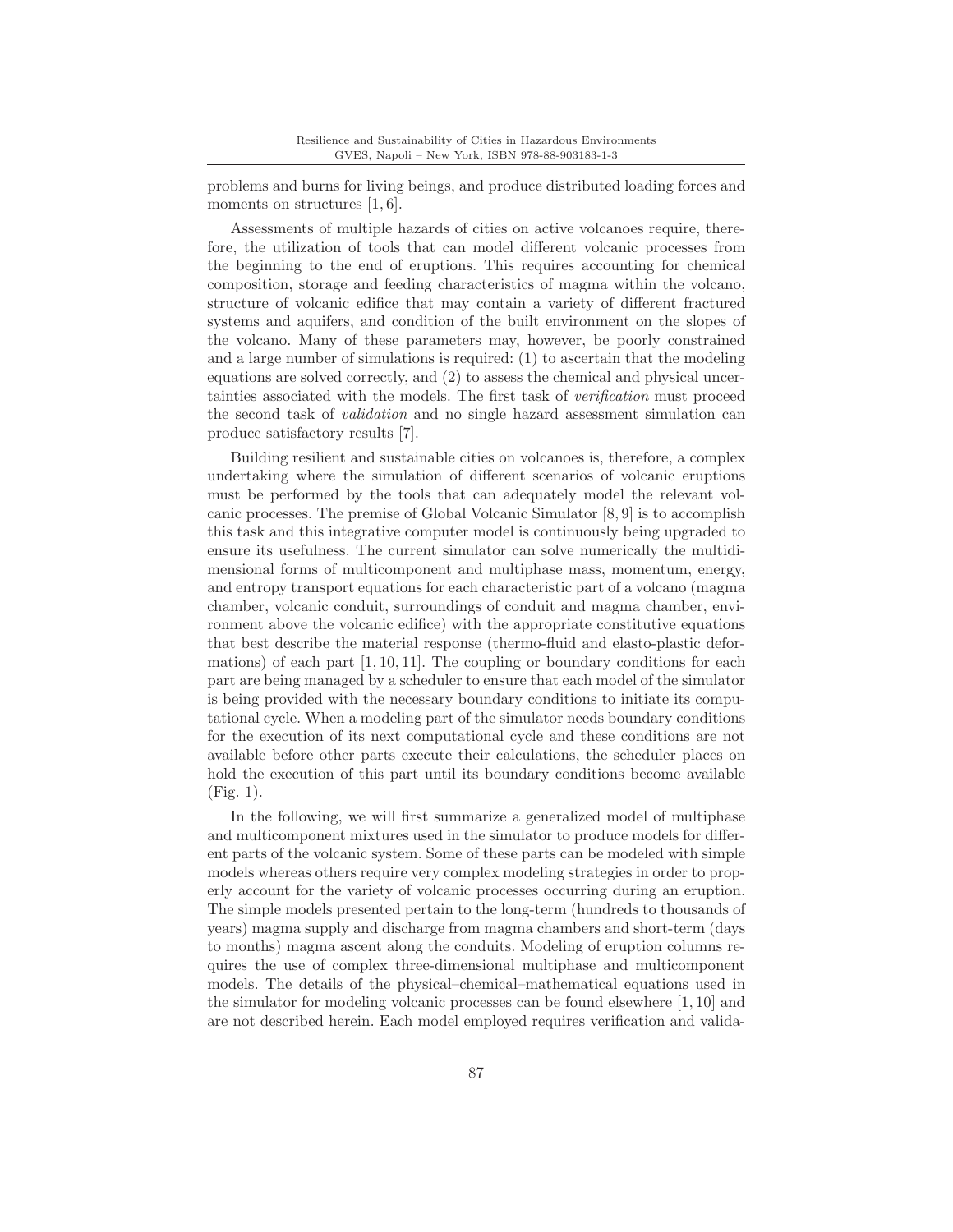

#### Resilience and Sustainability of Cities in Hazardous Environments GVES, Napoli – New York, ISBN 978-88-903183-1-3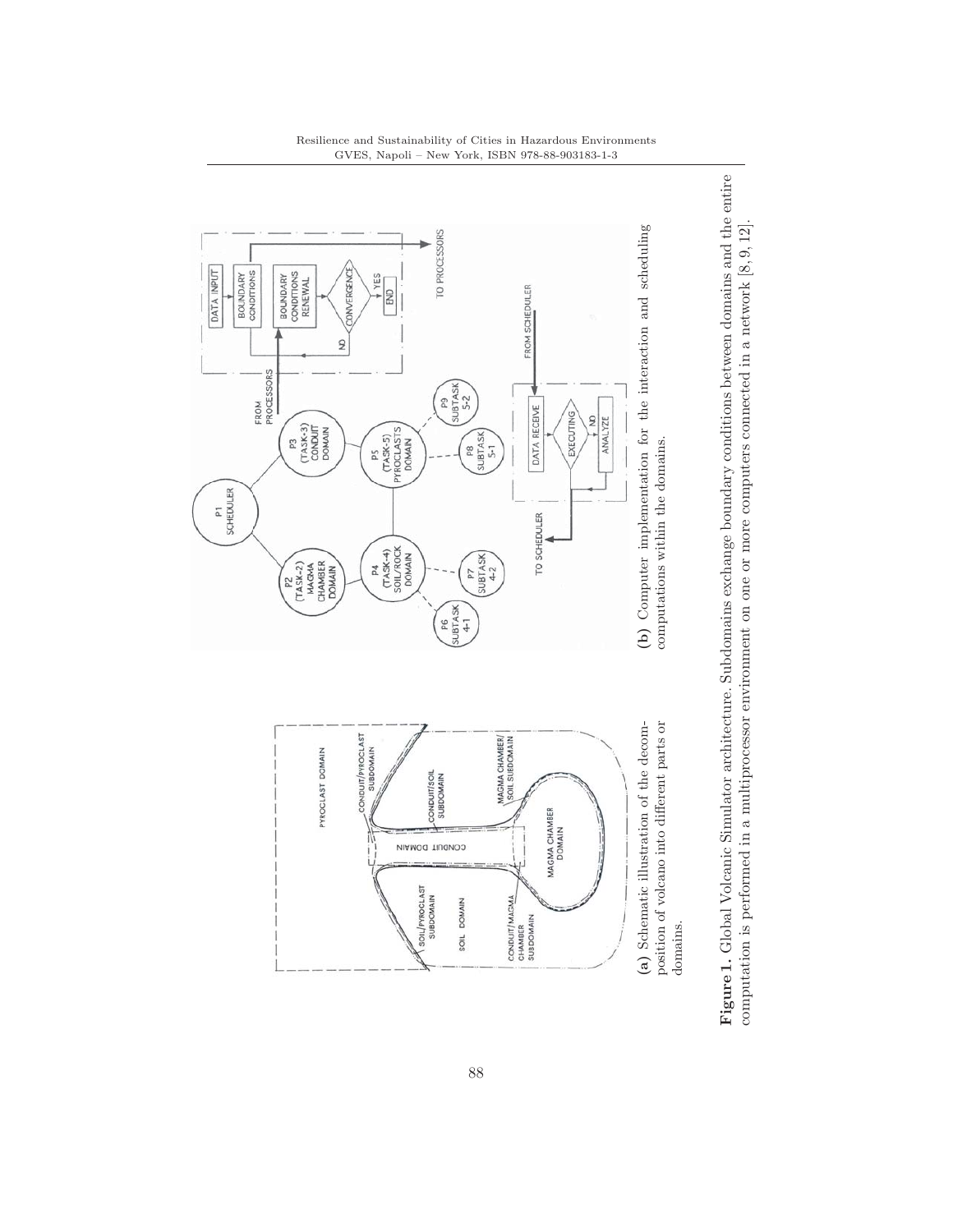tion, in the sense that its physical–chemical–mathematical equations are solved with an acceptable numerical accuracy by conducting grid-size and time-step refinements, and use of most effective modeling strategy.

# **2. Generalized Multiphase and Multicomponent Material Transport Model**

### **2.1 Eulerian Form of Material Transport Laws**

The physical laws governing the transport of mass, momentum, and energy of multicomponent and multiphase Eulerian phases can be established through formal averaging procedures involving the well–established single–phase macroscopic transport model of matter [10]. The averaging procedure acts like a filter which eliminates detailed tracking of matter particles while allowing for their gross motions and interactions. The volume averaging is most useful, for it not only furnishes the desired mass, momentum, energy, and entropy transport laws for each phase of a multiphase mixture, but also provides an additional set of transport equations that account for the structural properties of the mixture, such as the size of the averaging region and the information associated with the averaging process. A structural model of multiphase mixtures also eliminates the complications associated with turbulence modeling based on the Reynolds averaging procedures of single–phase flows and parallels that of large eddy simulation where only the local turbulence scales are averaged while the large scales are computed.

Structural properties of multiphase mixture include particle inertia, rotation, and dilatancy (expansion–contraction effects), and can be directly associated with turbulence production and dissipation. The structural effects of multiphase mixtures are intimately tied with the microphysical processes at the centimeter and smaller scales where the turbulent energy is dissipated and thus contribute to the global plume dynamics where this energy is produced.

When the pyroclastic dispersion models do not account for a systematic coupling between different turbulence scales they fail in their predictive capabilities for modeling long–duration and high–rising volcanic plumes. Turbulence is ubiquitous in volcanic plumes and no serious attention has been paid to date to the effects of large turbulence Reynolds numbers on energy dissipation, coupling between small and large scales of turbulence, effects of Stokes number or particle size, particle loading, volume fraction, particle settling parameter, and the relative importance of viscous, inertia, and buoyancy forces [11].

In the structured model of multiphase mixtures, a macroscopic averaging volume U contains all phases of the mixture and the local thermodynamic properties  $F^{\alpha}$  of phase  $\alpha$  appear as volume-averaged variables

$$
\langle F^{\alpha} \rangle = \frac{1}{U_{\alpha}} \int_{U_{\alpha}} F^{\alpha} dU \tag{1}
$$

where  $U_{\alpha}$  is the volume of phase  $\alpha$  in U.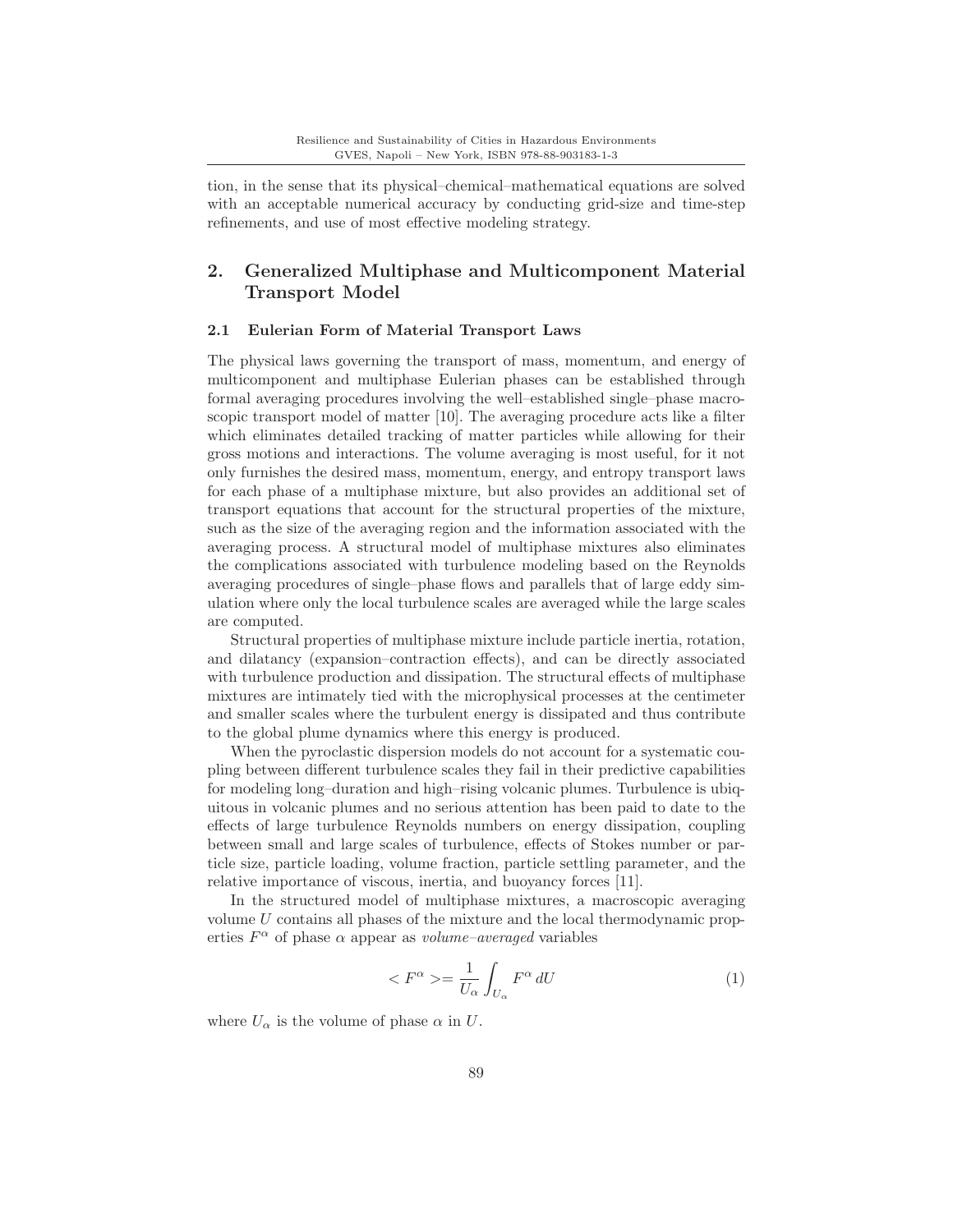The density–weighted average  $F_{\alpha}$ , partial average  $\bar{F}_{\alpha}$ , and phase average  $\bar{\bar{F}}_{\alpha}$ are defined as

$$
F_{\alpha} = \frac{<\rho^{\alpha}F^{\alpha}>}{<\rho^{\alpha}>} = \frac{1}{\bar{\rho}_{\alpha}}\frac{U_{\alpha}}{U} < \rho^{\alpha}F^{\alpha} > \tag{2}
$$

$$
\bar{F}_{\alpha} = \frac{U_{\alpha}}{U} < F^{\alpha} > , \quad \bar{\bar{F}}_{\alpha} = < F^{\alpha} > \tag{3}
$$

The partial density of phase  $\alpha$  denotes the mass of phase  $\alpha$  per unit volume of mixture and is defined by

$$
\bar{\rho}_{\alpha} = \frac{U_{\alpha}}{U} < \rho^{\alpha} > = \phi_{\alpha} \bar{\rho}_{\alpha}, \quad \bar{\rho} = \sum_{\alpha=1}^{\gamma} \bar{\rho}_{\alpha} \tag{4}
$$

where  $\phi_{\alpha}$  is the *volume fraction*  $(U_{\alpha}/U)$ ,  $\bar{\bar{\rho}}_{\alpha}$  is the volume–averaged mass density of phase  $\alpha$  in the averaging volume, and  $\bar{\rho}$  is the *density of the multiphase mixture*.

The velocity of phase  $\alpha$ ,  $\mathbf{v}_{\alpha}$ , and the mixture velocity, **v**, are defined as

$$
\mathbf{v}_{\alpha} = \frac{1}{\bar{\rho}_{\alpha}} \frac{U_{\alpha}}{U} < \rho^{\alpha} \mathbf{v}^{\alpha} > , \quad \mathbf{v} = \frac{1}{\bar{\rho}} \sum_{\alpha=1}^{\gamma} \bar{\rho}_{\alpha} \mathbf{v}_{\alpha} \tag{5}
$$

and the *diffusion velocity* of phase  $\alpha$ ,  $\mathbf{u}_{\alpha}$ , is the velocity relative to the center of mass and satisfies

$$
\mathbf{u}_{\alpha} = \mathbf{v}_{\alpha} - \mathbf{v}, \quad \sum_{\alpha=1}^{\gamma} \bar{\rho}_{\alpha} \mathbf{u}_{\alpha} = 0 \tag{6}
$$

By employing the above definitions, the averaging procedure produces the following expression for the balance of mass of phase  $\alpha$ 

$$
\tilde{\rho}_{\alpha} + \bar{\rho}_{\alpha} \nabla \cdot \mathbf{v}_{\alpha} = \hat{c}_{\alpha} = -\frac{1}{U} \int_{a^{\Lambda}} m^{\alpha} da \tag{7}
$$

where the backward prime affixed to a phase variable denotes the *material* derivative following that phase. The mass generation rate per unit volume of the mixture  $\hat{c}_{\alpha}$  arises from the phase change processes,  $a^{\Lambda}$  denotes the interfacial area of phase  $\alpha$  in U,  $m^{\alpha}$  is the local mass transfer rate across the interface, and  $\hat{c}_{\alpha}$  is equal to zero if there is no mass transfer across the interfaces.

The conservation of mass for a multiphase mixture is obtained by summing from  $\alpha = 1$  to  $\alpha = \gamma$  in Eq. (7). This produces

$$
\frac{\partial \bar{\rho}}{\partial t} + \nabla \cdot \bar{\rho} \mathbf{v} = 0 \quad \text{or} \quad \bar{\rho} + \bar{\rho} \nabla \cdot \mathbf{v} = 0, \quad \sum_{\alpha=1}^{\gamma} \hat{c}_{\alpha} = 0 \tag{8}
$$

where the third equation accounts for the mass conservation property of the mixture and the dot over the mixture density signifies the *material derivative* following the motion of the mixture as a whole.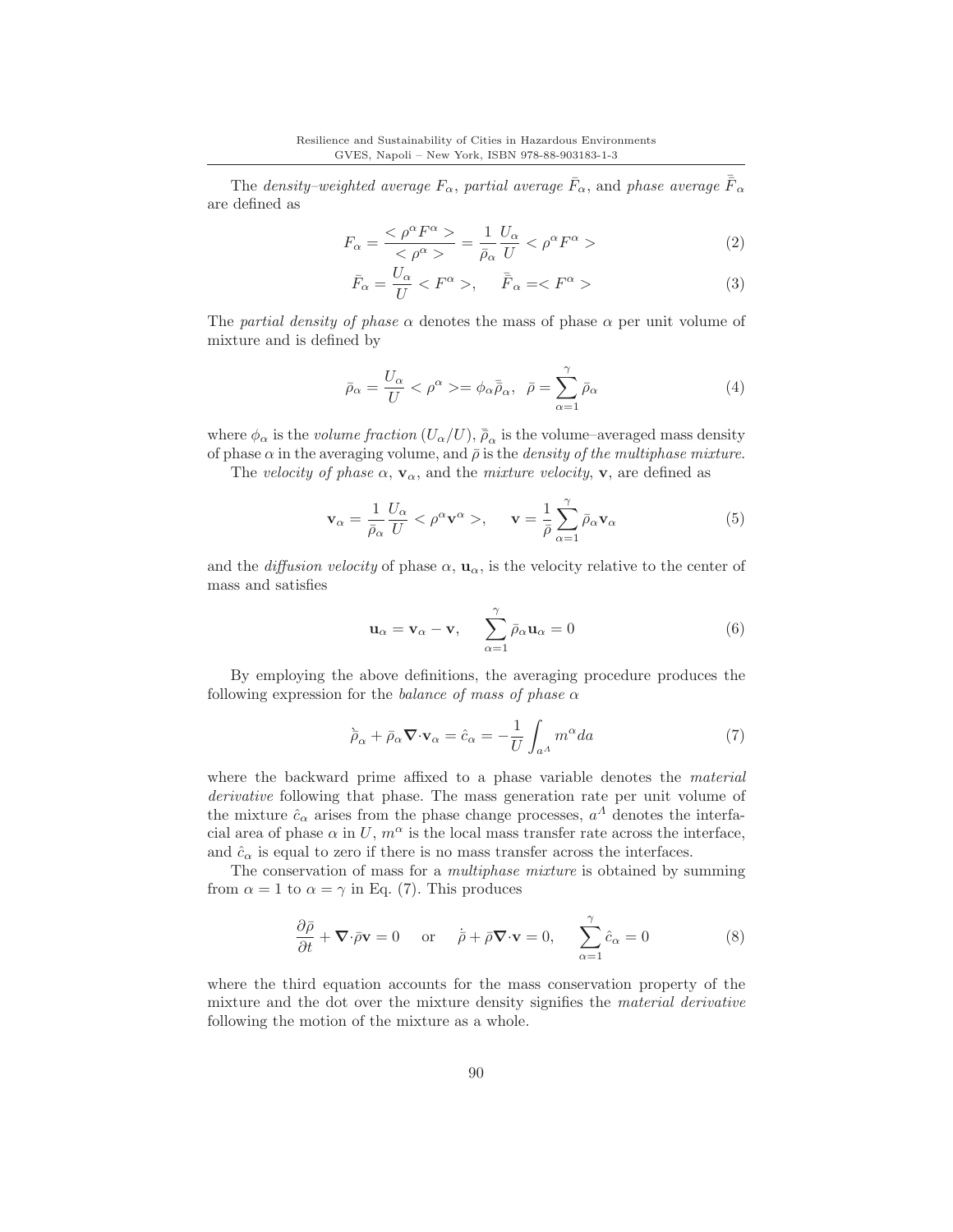The *linear momentum of phase*  $\alpha$  is expressed by

$$
\bar{\rho}_{\alpha}\dot{\mathbf{v}}_{\alpha} = \nabla \cdot \bar{\mathbf{T}}_{\alpha} + \bar{\rho}_{\alpha}\mathbf{b}_{\alpha} + \hat{\mathbf{p}}_{\alpha}
$$
\n(9)

where  $\mathbf{T}_{\alpha}$  is the stress tensor and  $\mathbf{b}_{\alpha}$  is the body force per unit mass.  $\hat{\mathbf{p}}_{\alpha}$  is the momentum source per unit volume and arises from phase changes and structural effects of the mixture because of the finite size of the averaging volume U.

The *angular momentum of phase*  $\alpha$  expresses the non-symmetry of the stress tensor

$$
\mathbf{M}_{\alpha} = \bar{\mathbf{T}}_{\alpha} - \bar{\mathbf{T}}_{\alpha}^{T}
$$
 (10)

where the superscript  $T$  denotes transpose. This asymmetry can be produced by particle spins, couple stresses, and body moments.

The *conservation of energy of phase*  $\alpha$  takes the following form

$$
\bar{\rho}_{\alpha}\hat{\varepsilon}_{\alpha} = \text{tr}(\bar{\mathbf{T}}_{\alpha}^{T} \cdot (\nabla \mathbf{v}_{\alpha})) - \nabla \cdot \bar{\mathbf{q}}_{\alpha} + \bar{\rho}_{\alpha}r_{\alpha} + \hat{\epsilon}_{\alpha}
$$
(11)

where  $\varepsilon_{\alpha}$  is the internal energy, tr denotes the trace operation,  $r_{\alpha}$  is the energy generation rate per unit mass, and  $\hat{\epsilon}_{\alpha}$  accounts for both the energy transfer rate per unit volume between the phases and the structural properties of the mixture.

The *entropy inequality of phase*  $\alpha$  satisfies

$$
\bar{\rho}_{\alpha}\dot{s}_{\alpha} + \nabla \cdot \left(\frac{\bar{\mathbf{q}}_{\alpha}}{\bar{\bar{\theta}}_{\alpha}}\right) - \frac{\bar{\rho}_{\alpha}r_{\alpha}}{\bar{\bar{\theta}}_{\alpha}} + \hat{c}_{\alpha}s_{\alpha} + \hat{s}_{\alpha} \ge 0 \tag{12}
$$

where  $s_{\alpha}$  is the entropy,  $\bar{\bar{\theta}}_{\alpha}$  is the phase averaged temperature, and  $\hat{s}_{\alpha}$  is the entropy source of phase  $\alpha$  that is not necessarily positive semidefinite.

The phasic conservation of mass, linear and angular momenta, energy, and entropy Eqs. (7, 9-12) are similar to the corresponding equations of single–phase multicomponent mixtures and reduce to the latter if the interfacial effects of the mixture are negligible. Every physically consistent theory of multiphase mixtures should have such a *consistency property* in order to reproduce at least the most simple and known physical phenomena.

The motion of each phase relative to the center of mass is accounted for by taking moments of the phasic conservation of mass and momentum equations relative to the center of mass. These operations produce the balance of equilibrated inertia

$$
\bar{\rho}_{\alpha}\dot{i}_{\alpha} = -\hat{c}_{\alpha}(i_{\alpha} - \hat{i}_{\alpha}) + 2\bar{\rho}_{\alpha}i_{\alpha}\frac{\dot{\phi}_{\alpha}}{\phi_{\alpha}} - \nabla \cdot \left(\mathbf{U}_{\alpha}\frac{\dot{\phi}_{\alpha}}{\phi_{\alpha}}\right)
$$
(13)

and balance of equilibrated moments

$$
\overrightarrow{\rho_{\alpha}i_{\alpha}}\frac{\overrightarrow{\dot{\phi}_{\alpha}}}{\phi_{\alpha}} = -\hat{c}_{\alpha}\frac{\dot{\phi}_{\alpha}}{\phi_{\alpha}}(i_{\alpha} - \hat{i}_{\alpha}) + \bar{S}_{\alpha} + \nabla \cdot \bar{\lambda}_{\alpha} - \bar{\rho}_{\alpha}i_{\alpha}\frac{\dot{\phi}_{\alpha}}{\phi_{\alpha}}\nabla \cdot \mathbf{v}_{\alpha} \n+ \bar{\rho}_{\alpha}i_{\alpha}\left(\frac{\dot{\phi}_{\alpha}}{\phi_{\alpha}}\right)^{2} - \left(\frac{\dot{\phi}_{\alpha}}{\phi_{\alpha}}\right)\nabla \cdot \left(\mathbf{U}_{\alpha}\frac{\dot{\phi}_{\alpha}}{\phi_{\alpha}}\right)
$$
\n(14)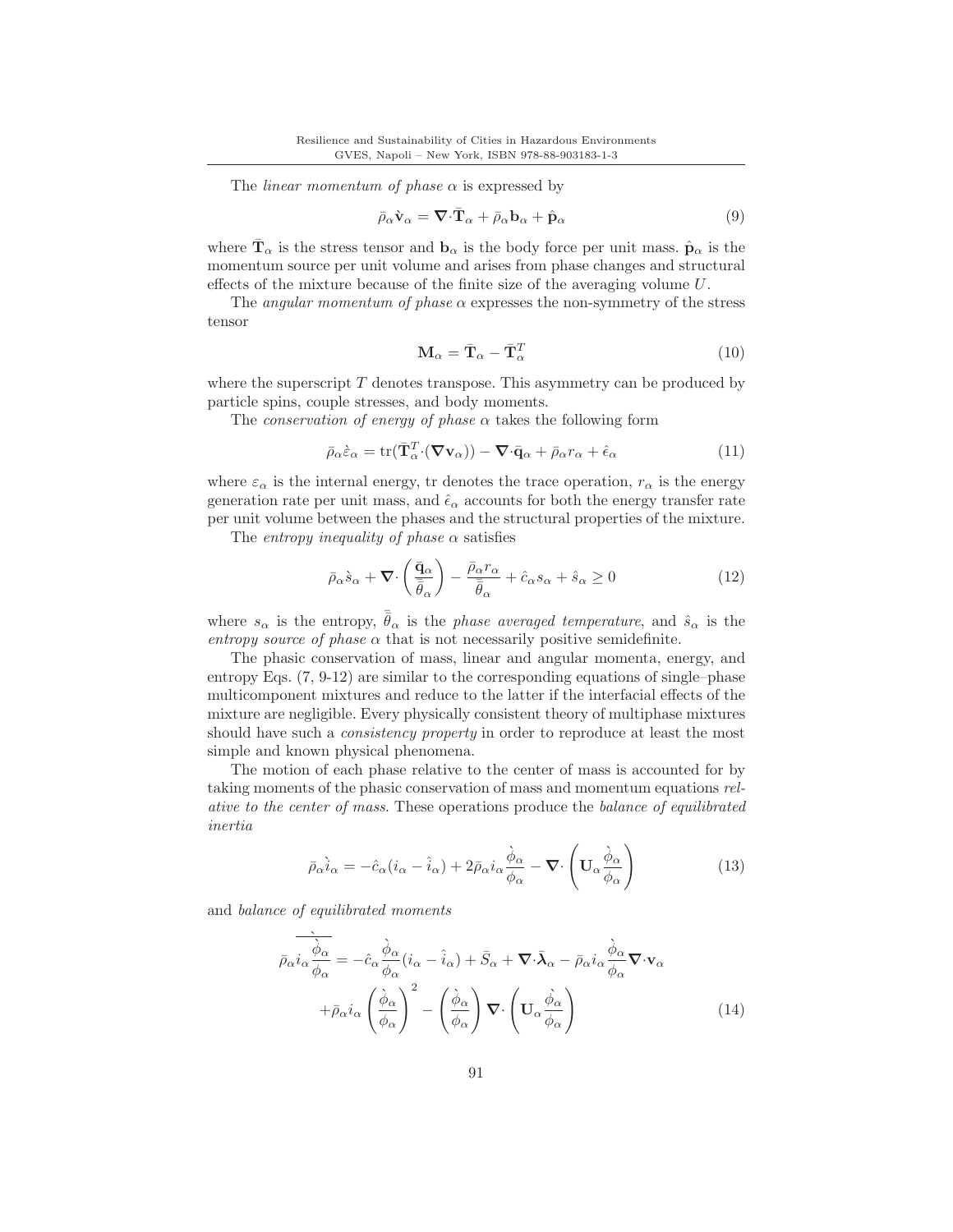where the *isotropic inertia of phase*  $\alpha$  is defined as

$$
i_{\alpha} = \frac{1}{\bar{\rho}_{\alpha}} \frac{1}{U} \int_{U_{\alpha}} \rho^{\alpha} \xi \cdot \xi \, dU \tag{15}
$$

with  $\xi$  is the position vector relative to the center of mass. In the equilibrated inertia equation,  $\hat{i}_{\alpha}$  represents the source of inertia due to phase change, whereas **U**<sup>α</sup> accounts for triple correlations of *ξ* which are associated with the nonuniformities within the averaging volume. The moment of surface forces acting on the surface of volume  $U_{\alpha}$  in U is represented in the equilibrated moments equation by  $\bar{S}_{\alpha}$ , whereas  $\bar{\lambda}_{\alpha}$  in this expression represents the volume–averaged moment of the stress tensor  $\mathbf{T}_{\alpha}$ .

The above multiphase material transport equations are the result of replacing continuous distribution of forces in the averaging volume by the resultant forces and couples acting on this volume. When the forces acting on the surface of  $U_{\alpha}$  are averaged, the result is an average force which is represented by the surface traction force  $\mathbf{T}_{\alpha} \cdot \mathbf{n}_{\alpha}$  and a resultant couple represented by  $\mathbf{S}_{\alpha}$ . Similarly, the average stress tensor  $\bar{\mathbf{T}}_{\alpha}$  and intrinsic stress moment  $\bar{\boldsymbol{\lambda}}_{\alpha}$  replace the local variation of stress tensor within  $U_{\alpha}$ . These results are consistent with particle mechanics where the forces acting on a collection of particles can be replaced by a resultant force and a resultant couple. The structural properties of the mixture are thus accounted for by  $i_{\alpha}$ ,  $U_{\alpha}$ ,  $\bar{S}_{\alpha}$ , and  $\bar{\lambda}_{\alpha}$ , and may also appear in the phasic variables  $\mathbf{T}_{\alpha}$ ,  $\hat{\mathbf{p}}_{\alpha}$ ,  $\bar{\mathbf{q}}_{\alpha}$ ,  $\hat{i}_{\alpha}$ ,  $\hat{\epsilon}_{\alpha}$ , and  $\hat{c}_{\alpha}$ . These variables are required to satisfy certain constitutive principles and the second law of thermodynamics as represented by Eq. (12).

When some of the results of constitutive theory of mixtures of fluids [10] are used in the above transport equations, these expressions, expressed in the tensor index notation with indices i, j, and k, reduce to the following forms:

Conservation of Mass:

$$
\frac{\partial \bar{\rho}_{\alpha}}{\partial t} + \frac{\partial \bar{\rho}_{\alpha} v_{\alpha j}}{\partial x_j} = \hat{c}_{\alpha}, \qquad \bar{\rho}_{\alpha} = \phi_{\alpha} \bar{\bar{\rho}}_{\alpha}
$$
(16)

$$
\frac{\partial \bar{\bar{\rho}}_{\alpha}}{\partial t} + \frac{\partial \bar{\bar{\rho}}_{\alpha} v_{\alpha j}}{\partial x_{j}} = \frac{\hat{c}_{\alpha}}{\phi_{\alpha}} - \bar{\bar{\rho}}_{\alpha} \varphi_{\alpha}, \qquad \varphi_{\alpha} = \frac{\dot{\phi}_{\alpha}}{\phi_{\alpha}} \tag{17}
$$

Conservation of Momentum:

$$
\frac{\partial \bar{\rho}_{\alpha} v_{\alpha i}}{\partial t} + \frac{\partial \bar{\rho}_{\alpha} v_{\alpha i} v_{\alpha j}}{\partial x_{j}} = -\phi_{\alpha} p_{\alpha, i} - \frac{1}{2} \bar{\rho}_{\alpha} i_{\alpha} (\frac{\dot{\phi}_{\alpha}}{\phi_{\alpha}})^{2}_{,i} + (O_{\alpha \alpha} \phi_{\alpha} \frac{\dot{\phi}_{\alpha}}{\phi_{\alpha}})_{,i} \n+ \hat{c}_{\alpha} v_{\alpha i} + [\lambda_{\alpha \alpha} D_{\alpha k k} \delta_{i j} + 2 \mu_{\alpha \alpha} D_{\alpha i j} + 2 \bar{\rho}_{\alpha} C_{\alpha} \phi_{\alpha, i} \phi_{\alpha, j}]_{,j} \n- \sum_{\beta}^{\gamma - 1} \xi_{\alpha \beta} (v_{\beta i} - v_{\gamma i}) - \sum_{\beta}^{\gamma} \gamma_{\alpha \beta} \bar{\bar{\theta}}_{\beta, i} - \sum_{\beta}^{\gamma} \Delta_{\alpha \beta} \bar{\rho}_{\beta, i} + \bar{\rho}_{\alpha} b_{\alpha i}
$$
(18)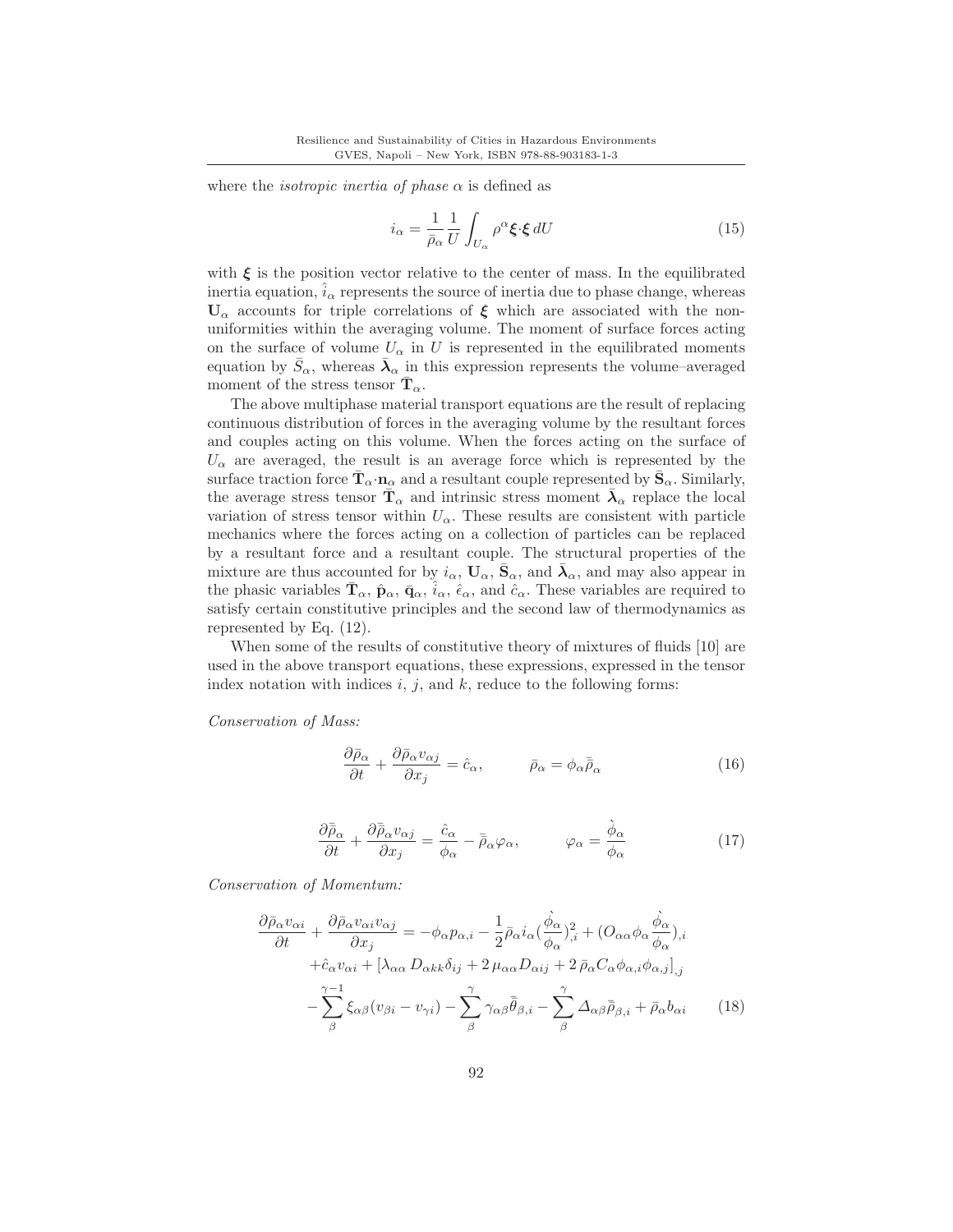where  $D_{\alpha ij}$  is the deformation rate tensor, and an index following a comma in a subscripted variable denotes the partial derivative with respect to that index; for example,  $p_{\alpha,i} = \partial p_{\alpha}/\partial x_i$ . In Eq. (18),  $p_{\alpha}$  is the thermodynamic pressure,  $\lambda_{\alpha\alpha}$ and  $\mu_{\alpha\alpha}$  are the bulk and shear viscosity coefficients, respectively,  $C_{\alpha}$  and  $O_{\alpha\alpha}$ are structural property coefficients,  $\xi_{\alpha\beta}$  are viscous drag coefficients,  $\gamma_{\alpha\beta}$  are Soret effect coefficients, and  $\Delta_{\alpha\beta}$  are density gradient coefficients. The viscosity coefficients include both viscous and turbulent contributions and the latter can be modeled with the subgrid scale models. The stress term with the parameter  $C_{\alpha}$  accounts for Mohr–Coulomb yield–type criteria of plastic deformation when the volume fraction gradients become high and the flow begins to creep as in pyroclastic flows during material sedimentation. In this situation, the pressure gradient becomes balanced by the gravity and compaction characteristics of particulates. This stress term thus accounts for the yield stress of the material and is independent of the rate of strain. It produces energy dissipation (see Eq. (20) below).

### Conservation of Total Energy:

One can derive several useful forms for the energy equation. The one that we will need is the total energy equation for phase  $\alpha$ , which is obtained by adding the scalar product of velocity and momentum Eq. (9) to the internal energy Eq. (11). By defining the total energy of phase  $\alpha$  as being the sum of internal, kinetic, and compaction energies, i.e.

$$
e_{\alpha} = \varepsilon_{\alpha} + \frac{1}{2}v_{\alpha i}v_{\alpha i} + C_{\alpha}\phi_{\alpha,i}\phi_{\alpha,i}
$$
\n(19)

The conservation equation for total energy of phase  $\alpha$  thus becomes,

$$
\frac{\partial \bar{\rho}_{\alpha} e_{\alpha}}{\partial t} + \frac{\partial \bar{\rho}_{\alpha} e_{\alpha} v_{\alpha j}}{\partial x_j} = -\bar{q}_{\alpha i,i} - \phi_{\alpha} (p_{\alpha} v_{\alpha i})_{,i} + (O_{\alpha \alpha} \phi_{\alpha} \phi_{\alpha} v_{\alpha i})_{,i} \n+ [(\lambda_{\alpha \alpha} D_{\alpha k k} \delta_{ij} + 2 \mu_{\alpha \alpha} D_{\alpha ij} + 2 \bar{\rho}_{\alpha} C_{\alpha} \phi_{\alpha,i} \phi_{\alpha,j}) v_{\alpha i}]_{,j} \n- v_{\alpha i} \sum_{\beta}^{\gamma - 1} \xi_{\alpha \beta} (v_{\beta i} - v_{\gamma i}) - v_{\alpha i} \sum_{\beta}^{\gamma} \gamma_{\alpha \beta} \bar{\theta}_{\beta,i} - v_{\alpha i} \sum_{\beta}^{\gamma} \Delta_{\alpha \beta} \bar{\rho}_{\beta,i} \n+ \bar{\rho}_{\alpha} b_{\alpha i} v_{\alpha i} + \bar{\rho}_{\alpha} r_{\alpha} - \bar{q}_{s \alpha} + \hat{c}_{\alpha} (\hat{\epsilon}_{\alpha} + \frac{1}{2} v_{\alpha i} v_{\alpha i} + C_{\alpha} \phi_{\alpha,i} \phi_{\alpha,i}) \n- \phi_{\alpha} \varphi_{\alpha} (p_{\alpha} - \beta_{\alpha}) - v_{\alpha i} \frac{1}{2} (\varphi_{\alpha}^2)_{,i} \bar{\rho}_{\alpha} i_{\alpha}
$$
\n(20)

In this equation  $\bar{q}_{s\alpha}$  is the interfacial heat transfer rate per unit volume, whereas the *configuration pressure*  $\beta_{\alpha}$  can be computed from the Helmholtz potential. This pressure arises from the changes in the packing of phase  $\alpha$  and thus reflects the strength of contact forces between this and other phases. A reasonable choice for this pressure is the packing stress of material grains.

The total energy Eq. (20) shows how the energy of each phase is distributed between different processes. The convection of energy is balanced by heat transfer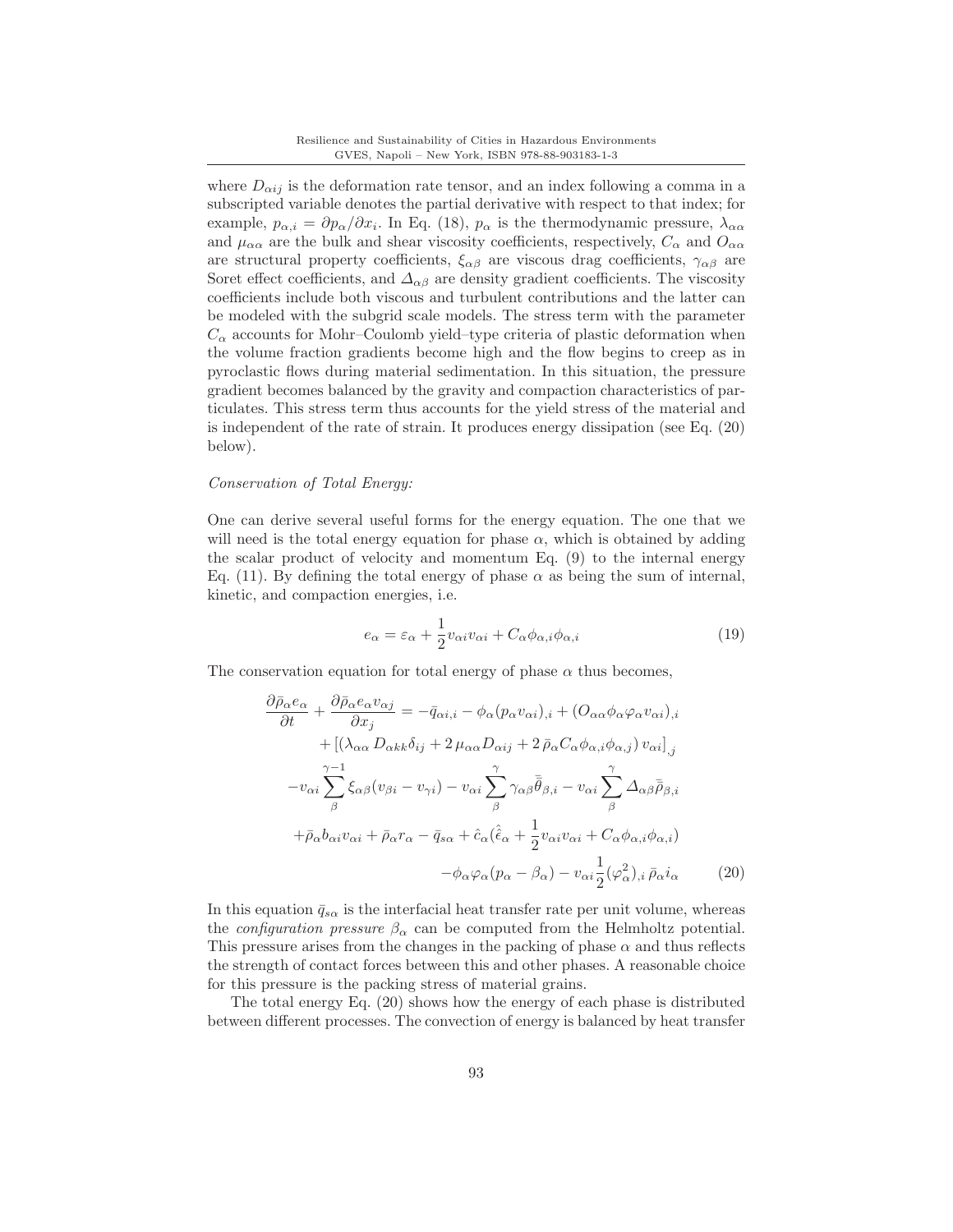due to temperature gradients within the phases, temperature differences between the phases, phase changes releasing or requiring latent heat, viscous dissipation which produces heat from fluid friction within each phase and from the exchange of momenta between the phases, flow work associated with pressure and distribution of phases, energy generation from electromagnetic or other processes, and the work expended in distributing phase matter in different regions of vorticity. The larger the phase inertia and its volume fraction gradient, the more energy from large eddies must be expended or dissipated by the small eddies to maintain equilibrium. The strengths of contact forces between the phases and the phasic dilatation rates can both produce and dissipate energy within a mixture. The redistribution of particulate and non–particulate matter at small scales is thus governed by phase inertia, volume fraction (particle loading), and configuration pressure parameters.

Inertia Transport Equation:

$$
\frac{\partial \bar{\rho}_{\alpha} i_{\alpha}}{\partial t} + \frac{\partial \bar{\rho}_{\alpha} i_{\alpha} v_{\alpha j}}{\partial x_j} = \hat{c}_{\alpha} \hat{i}_{\alpha} + 2 \bar{\rho}_{\alpha} i_{\alpha} \varphi_{\alpha} - (\varphi_{\alpha} U_{\alpha m})_{,m} \tag{21}
$$

Dilatation–Contraction Transport Equation:

$$
\frac{\partial \bar{\rho}_{\alpha}\varphi_{\alpha}}{\partial t} + \frac{\partial \bar{\rho}_{\alpha}\varphi_{\alpha}v_{\alpha j}}{\partial x_{j}} = \hat{c}_{\alpha}\varphi_{\alpha} - D_{\alpha k k}(\bar{\rho}_{\alpha}\varphi_{\alpha} + \frac{\phi_{\alpha}}{i_{\alpha}}O_{\alpha\alpha}) + \frac{1}{i_{\alpha}}\sum_{\beta}^{\gamma} (\kappa_{\alpha\beta}i_{\beta} + H_{\alpha\beta}\phi_{\beta}\varphi_{\beta}) - \bar{\rho}_{\alpha}\varphi_{\alpha}^{2}
$$
(22)

The inertia and dilatation–contraction transport equations account for small scale effects in the flow, which have been averaged out through the averaging procedure of local mass, momentum, and energy transport laws. In our model, the microstructural effects survive through phase inertia, volume fraction, and configuration pressure, and provide a feedback to the mean flow. The phase inertia can be viewed as a measure of turbulent intensity and  $U_{\alpha m}$  as proportional to the gradient of this intensity.

Since the phase inertia moderates both the production of turbulent kinetic energy and turbulent dissipation rate, the inertia transport Eq. (21) can be split into two interacting parts that model this turbulence. The size of the averaging volume can be, therefore, interpreted as the filter width, with the microstructural parameters defining its characteristics. The resulting structural model is thus analogous to large eddy simulation models where the small scales are averaged out and modeled and the large ones are computed. It is also considerably simpler than the multiphase flow turbulence models based on the single–phase flow Reynolds averaging where there are too many poorly constrained modeling parameters.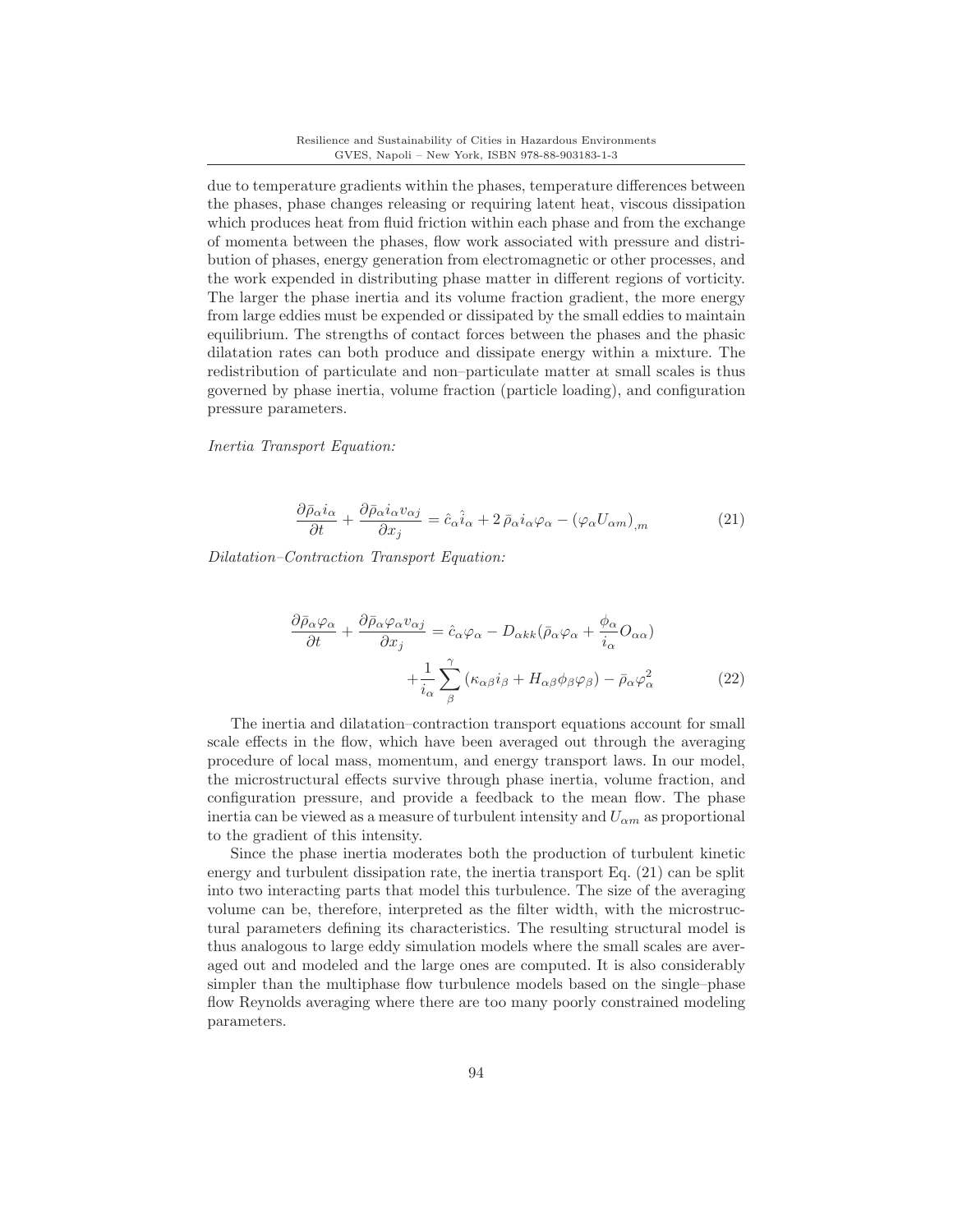To close the above equations we also need a constitutive equation for the heat flux rate, which in linearized form can be written as

$$
\bar{q}_{\alpha i} = -\sum_{\beta}^{\gamma} \kappa_{\alpha\beta} \bar{\bar{\theta}}_{\beta,i} - \sum_{\beta}^{\gamma} \nu_{\alpha\beta} \bar{\bar{\rho}}_{\beta,i} - \sum_{\beta}^{\gamma-1} \varsigma_{\alpha\beta} (v_{\beta i} - v_{\gamma i}) - \sum_{\beta}^{\gamma} \Gamma_{\alpha\beta} \phi_{\beta,i} \quad (23)
$$

where the first term on the right represents the Fourier effect (heat flow due to temperature gradients) and the second term is the Dufour effect (heat flow due to mass transfer). Except for the temperature gradient term in this equation, all other terms can, in general, be neglected. Equation (12) places restrictions on the phenomenological coefficients of constitutive equations and requires that the following conditions be satisfied

$$
\kappa_{\alpha\alpha} \ge 0; \qquad H_{\alpha\alpha} \ge 0; \qquad O_{\alpha\alpha} \le 0; \qquad \lambda_{\alpha\alpha} + \frac{2}{3}\mu_{\alpha\alpha} \ge 0; \xi_{\alpha\alpha} \ge 0; \qquad \xi_{\alpha\beta} \le 0, \qquad \alpha \ne \beta \ne \gamma
$$
\n(24)

The interfacial heat transfer can be modeled as

$$
\bar{q}_{s\alpha} = \bar{h}_{\alpha}(\bar{\bar{\theta}}_{\alpha} - \bar{\bar{\theta}}_{g})
$$
\n(25)

where  $\bar{\bar{\theta}}_g$  is the temperature of the gas phase and  $\bar{h}_\alpha$  is the heat transfer coefficient. The phase change energy flux  $\hat{c}_{\alpha} \hat{\epsilon}_{\alpha}$  is related to the mass supply  $\hat{c}_{\alpha}$  and average energy of interfaces of phase  $\alpha$ . Similarly, the source of inertia  $\hat{c}_{\alpha}i_{\alpha}$  is related to the mass supply and average inertia of interfaces of phase  $\alpha$ . Modeling of  $\hat{c}_{\alpha}$  depends on the composition and chemical reactions of the constituents of phase  $\alpha$ , and, in order to account for these effects, we must extend the singlecomponent multiphase flow theory to one involving many components. This extension is discussed in the following section.

### **2.2 Multiphase–Multicomponent Flows**

While it is possible to assign unique properties to each chemical constituent or component in a mixture, we will not follow this approach in order to keep the model as simple as possible. In our approximation, we only modify the conservation of mass equation of each phase to account for the diffusion of each constituent and retain the previously–derived phasic conservation equations for momentum, energy, inertia, and dilatation–contraction transport.

If  $\omega_{a\alpha}$  is the mass fraction of constituent a in phase  $\alpha$ , Eqs. (7) and (8) can be used to show

$$
\frac{\partial \bar{\rho}_{\alpha}\omega_{a\alpha}}{\partial t} + \frac{\partial \bar{\rho}_{\alpha}\omega_{a\alpha}v_{\alpha j}}{\partial x_j} = \hat{c}_{a\alpha} - \frac{\partial J_{a\alpha j}}{\partial x_j}; \quad a = 1, \cdots, s
$$
 (26)

$$
\frac{\partial \bar{\bar{\rho}}_{\alpha}\omega_{a\alpha}}{\partial t} + \frac{\partial \bar{\bar{\rho}}_{\alpha}\omega_{a\alpha}v_{\alpha j}}{\partial x_{j}} = \frac{\hat{c}_{a\alpha}}{\phi_{\alpha}} - \bar{\bar{\rho}}_{\alpha}\varphi_{\alpha} - \frac{1}{\phi_{\alpha}}\frac{\partial J_{a\alpha j}}{\partial x_{j}}; \quad a = 1, \cdots, s \qquad (27)
$$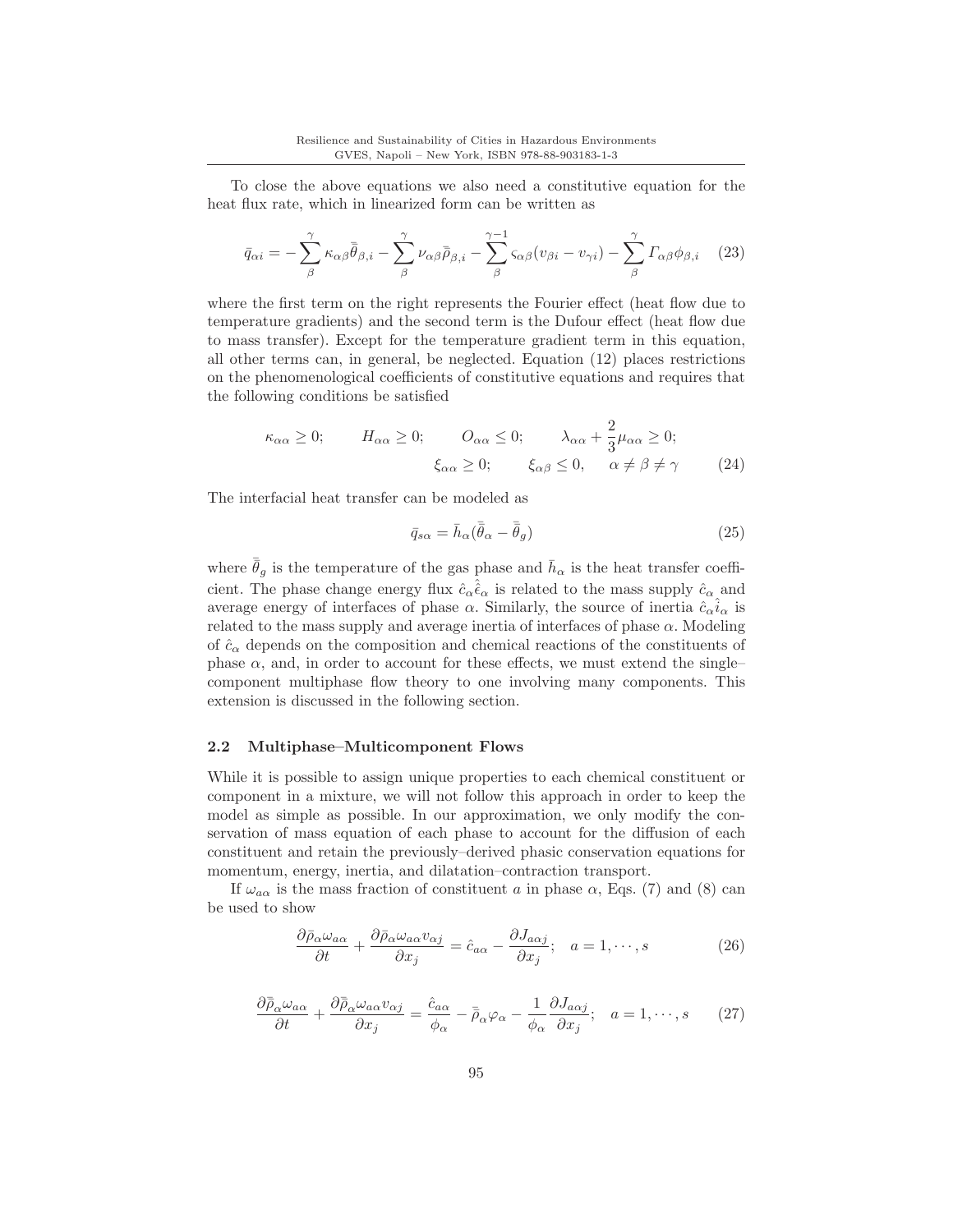where  $\hat{c}_{a\alpha}$  is the net mass generation rate per unit volume and  $\mathbf{J}_{\mathbf{a}\alpha}$  is the mass diffusion flux of constituent a in phase  $\alpha$ .  $\hat{c}_{a\alpha}$  accounts for the combined effects of nucleation, condensation, evaporation, aggregation, fragmentation, and chemical reactions. The constituent mass generation rate is equal to zero if no constituent is produced or consumed, while its mass flux can be produced with or without chemical reactions. Conservation of mass of each chemical constituent then requires

$$
\sum_{a=1}^{s} \omega_{a\alpha} = 1, \quad \alpha = 1, \cdots, \gamma; \quad \sum_{a=1}^{s} \hat{c}_{a\alpha} = \hat{c}_{\alpha}, \quad \sum_{\alpha=1}^{ \gamma} \hat{c}_{\alpha} = 0 \tag{28}
$$

The diffusion flux  $J_{a\alpha}$  accounts for the diffusion of component a relative to the mean flow of phase  $\alpha$  and, according to the kinetic theory [13], is proportional to the mass fraction gradient

$$
\mathbf{J}_{a\alpha} = -\mathbf{K}_{a\alpha} \cdot \nabla \omega_{a\alpha} \tag{29}
$$

where  $\mathbf{K}_{\mathbf{a}\alpha}$  is the mass diffusion tensor that accounts for the effects of turbulence.

The Eulerian formalism is useful for modeling the continuous gas phase and large number of fine particulate phases of the mixture because these strongly interact with each other through collisions and turbulence. The centimeter-size and larger particles are affected much less by the gas and small particulate motions and tend to follow the ballistic trajectories. Their motions are more effectively described by the Lagrangian kinetic equations which we will not present in this work, but are available in the simulator for simultaneously modeling the continuous and discrete phases.

## **2.3 Generalized Model Implementation**

The generalized multiphase and multicomponent transport theory model discussed above can be simplified by neglecting certain processes through the appropriate use of nondimensional analysis [1] or by averaging over one or more spatial dimensions when the variations of physical variables in these dimensions are not as significant as in other spatial dimensions. Opening of volcanic conduits and magma ascent in conduits can sometimes satisfy these requirements and are often better approximations of physical phenomena than the more complex models where the specifications of some parameters becomes highly uncertain. The choice of appropriate models in the Global Volcanic Simulator requires considerable similarity with modeling strategies, because the mere use of models propagated through computer codes and without understanding their limitations does not produce an understanding of the modeled processes.

## **3. Global Volcanic Simulator Models**

Global Volcanic Simulator employs different models based on the generalized model discussed above  $[1, 10, 14]$  to model the material transport in the vol-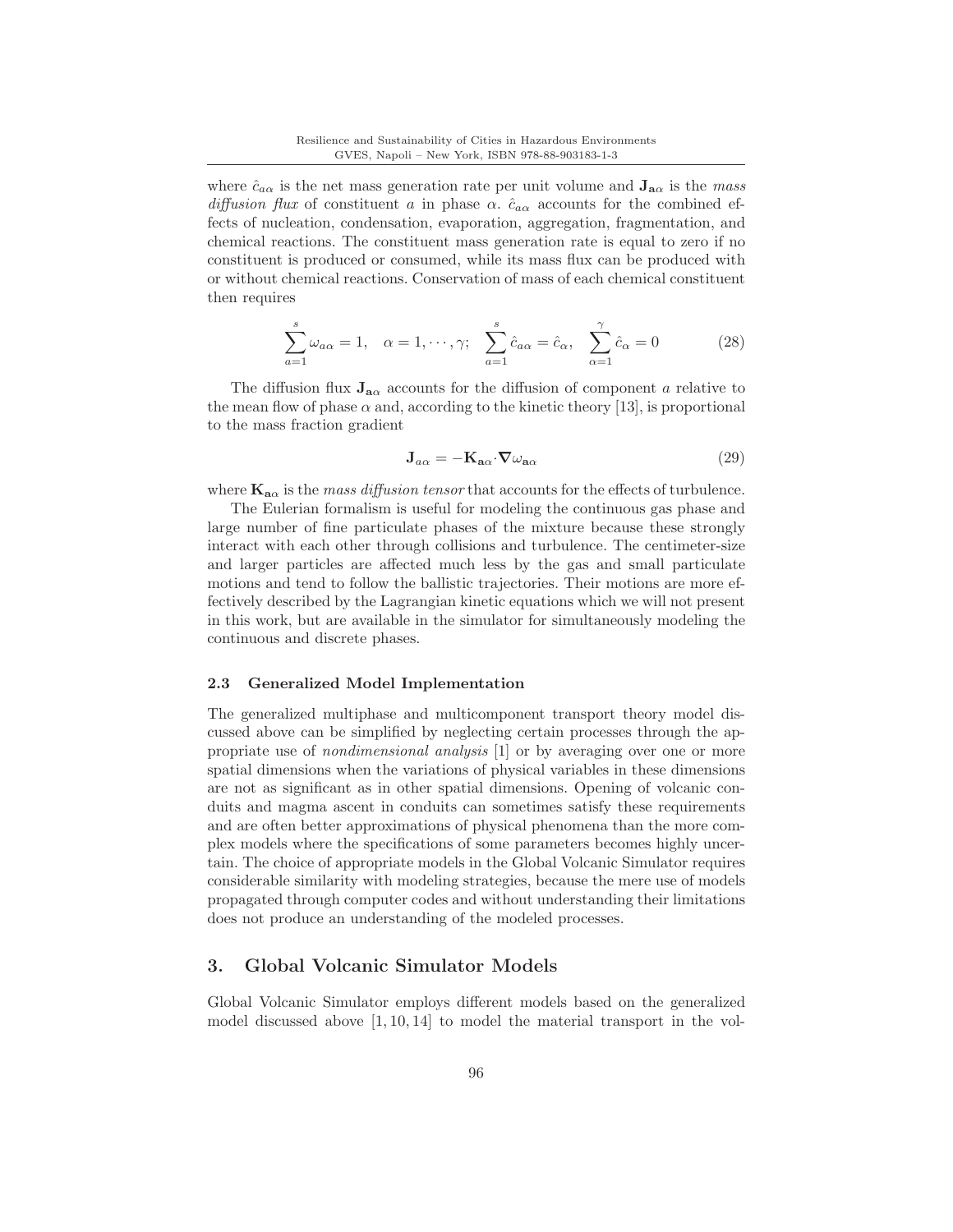canic system, where each part of this system (magma chamber, conduit, atmosphere) employs the relevant thermal, fluid mechanics, and mechanical constitutive equations to account for fluid- and solid-like material behaviors. The generalized model can account for very complex volcanic processes occurring in volcanic columns and magma chambers, and can be simplified to simpler situations involving steady-state, one-dimensional, or lumped parameter situations, as illustrated by the following models of magma chamber dynamics, opening of volcanic conduit, magma ascent in conduit, and distribution of pyroclasts in the atmosphere above the volcano.

## **3.1 Magma Chamber Dynamics**

The magma chamber model depicted in Fig. 2a considers the inner region of the chamber as a mixture of magma, solids, and gases, and the surrounding regions as thermoplastic and thermoelastic solids. This model allows for simulating the long-term subplinian and plinian activity of a volcano by accounting for magma supply from the mantle and opening of volcanic conduit when the pressure in the chamber exceeds the yield strength of the overlying rocks. An application of this model to Vesuvius (Fig. 2b,c), with magma chamber volume of about 10 km<sup>3</sup> and located at 5 km below the surface, shows the semi-cyclic eruptions of this volcano and suggests that the next eruption has a high probability of being plinian and not subplinian as assumed in the Vesuvius Evacuation Plan [4].

### **3.2 Magma Ascent in Conduits**

The conduit opening model shown in Fig. 3a considers magma ascent along a one-dimensional fracture. Here magma rises because of buoyancy and its pressure decrease causes the exsolution of dissolved gases. Its ascent is controled by the Froude, Reynolds, and Magma Porosity numbers, where the small Reynolds and Magma Porosity numbers inhibit the ascent velocity through the conduit because of the small permeability of magma reservoir and high shearing stresses (from large magma viscosity), suggesting that an eruption will not occur until a certain critical amount of melt is available in the magma reservoir.

When the rising magma in a conduit begins exsolving gases (Fig. 3b) it is necessary to employ a different model that utilizes single phase flow in one part of the conduit and multiphase flow with gaseous phases in the more superficial part of the conduit. This more complicated model allows for the determination of pressure, temperature, velocities of phases, void fractions, and mass fractions at the conduit exit, which serve as the boundary conditions for the volcanic column model described below. Such a model accounts for magma fragmentation in a conduit and suggests that for very viscous magmas the magma pressure in a conduit can fall significantly below the lithostatic pressure of surrounding rocks and cause water from the aquifers to enter into the conduit. The resulting magma–water interaction produces a violent phreatomagmatic eruption capable of decapitating the entire cone of a volcano [1], as happened during the 1631 eruption of Vesuvius [16].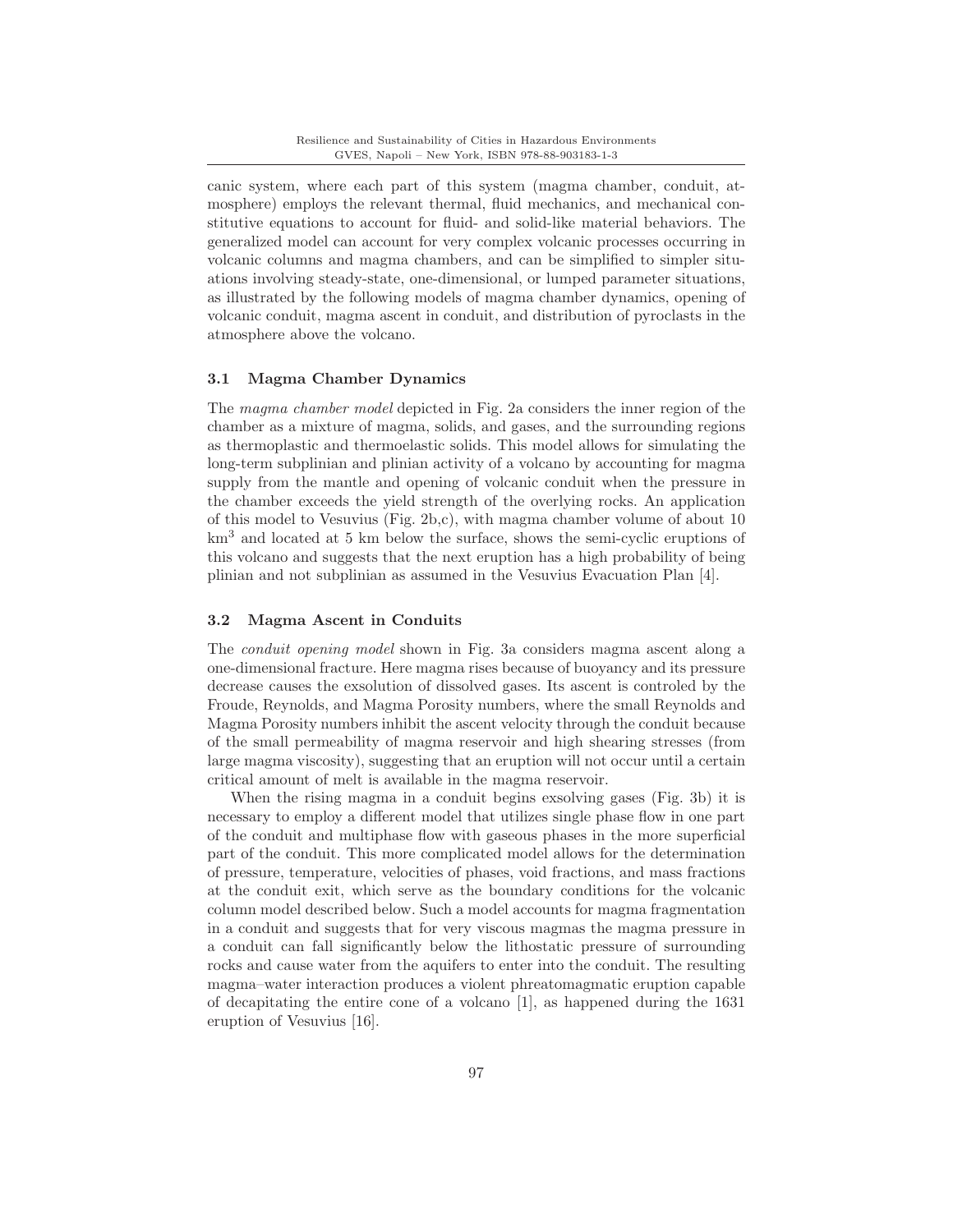

**(a)** Magma chamber with inner region consisting of melt, solids, and exsolved gases, and outer regions consisting of thermoplasic and thermoelastic solids.



 $T_f$  with time.

**Figure 2.** Plinian eruptions of Vesuvius occur every few thousand years and subplinian eruptions occur every few centuries, as inferred from the studies of historical eruptions [15].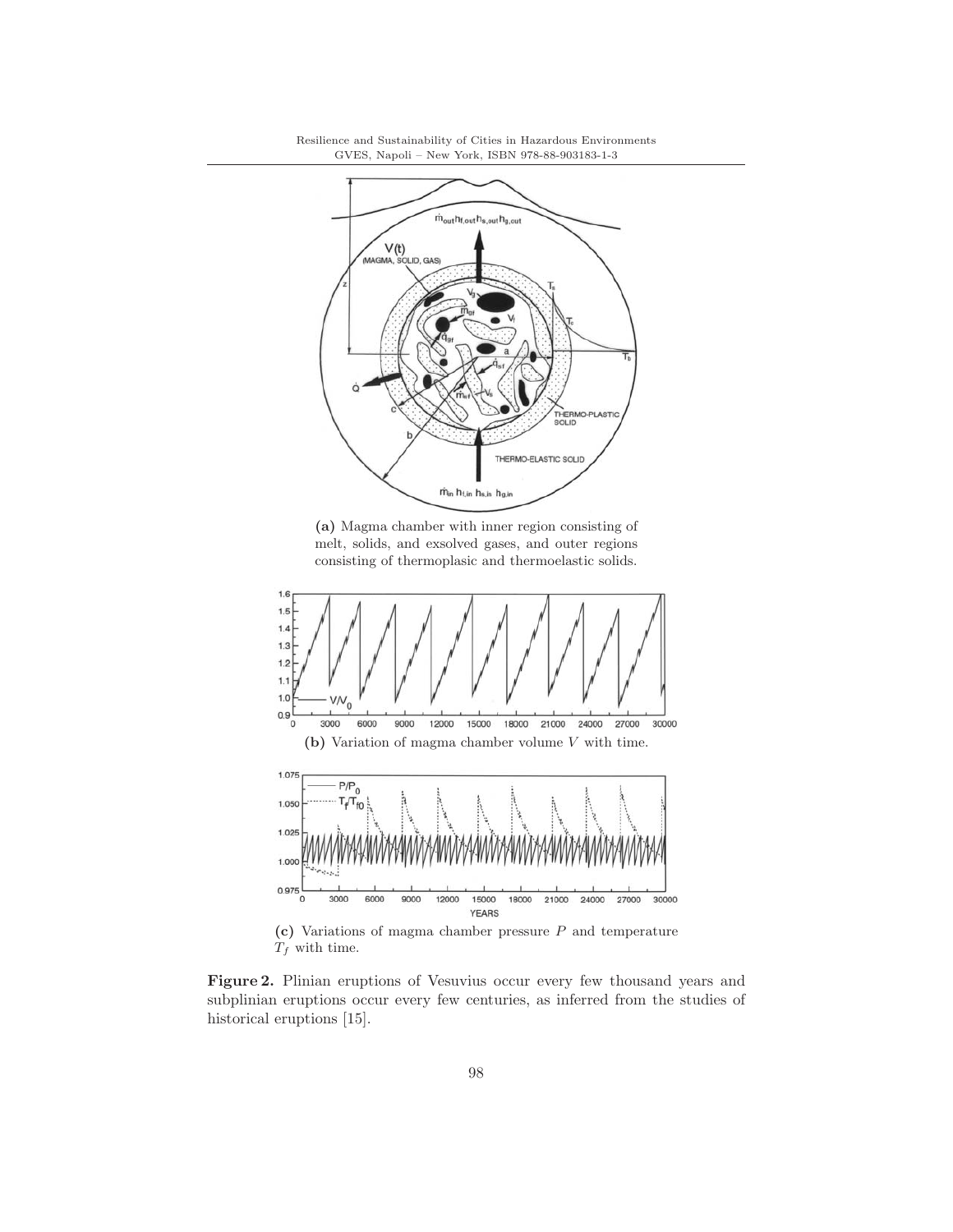







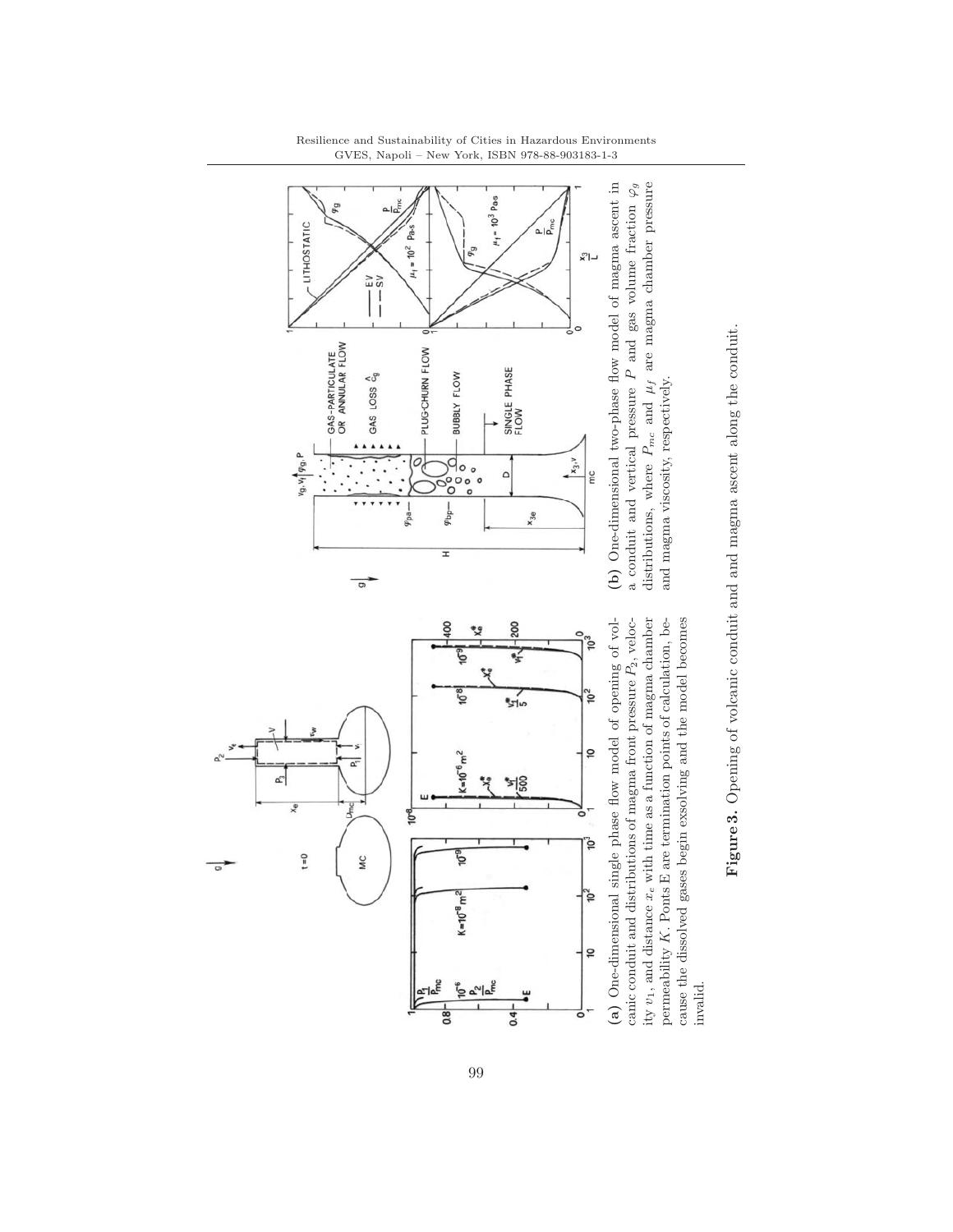## **3.3 Collapsing Volcanic Column**

Time-dependent and three-dimensional simulation of a volcanic column is a very complex undertaking because the column consists of gaseous phases (air, water vapor, carbon dioxide), solid phases (different sizes of pyroclasts ranging from micron-size ash particulates to cm-size pieces of rock from the volcanic edifice), and nucleating and growing liquid water droplets (produced from the condensation of water vapor exsolved from magma during its ascent to the surface). Modeling of the condensation process in the atmosphere requires the consideration of microphysics of the process, which is currently incompletely understood as in weather predictions [11], and its neglect in the column is permissible when the column does not rapidly rises toward the tropopause where the air temperature reaches  $-60°C$ . This occurs when the column collapses in the troposphere close to the vent and produces pyroclastic flows that tend to hug the ground for tens of minutes before producing secondary columns that lift hot ash high into the atmosphere. The behavior of eruption column depends on the chemical and physical properties of the erupted material that during an eruption changes, since with time magmas with heavier compositions are erupted [1–3].

For assessing multiple hazards of an eruption with the built environment in the proximity of the volcano, multiple simulations must be performed with different volcano topographies and without and with this environment, and in the latter situation with sufficient grid resolutions that resolve significant human structures. Here, we will summarize the results of a simulation for Vesuvius that illustrates the necessity of defining the exclusion area around this volcano [5].

The topography of the volcano was produced from the 5 m resolution UTM data available from Istituto Geografico Militare Italiano and Fig. 4a shows a triangular grid of the topography around the cone of Vesuvius and Somma caldera used in calculations. The computational grid in the simulation includes the base area of  $200 \text{ km}^2$  and the height of the troposphere, so that the collapsed volcanic column is fully contained in this volume during the entire duration of simulation. Figure 4b shows the temperature distribution of pyroclastic flows following the collapse of volcanic column and points to a very complex structure that does not only depend on the topography, but also by the thermo–fluid mechanics processes in the eruptive cloud, produced from the interactions of secondary columns above the pyroclastic flows.

The secondary columns above the pyroclastic flows are produced from the vertical buoyancy forces in the flows and cause continuous changes in the global column and limit the propagation distances of flows that are different in different directions. The hugging of the flows close to the central cone of the volcano suggests that the exclusion nucleus of this volcano has a limited extend of several kilometers from the vent and that outside of this area it should be possible to produce resilient and sustainable areas where the population can cohabit with the volcano. The redefinition of danger zones around Vesuvius and Phlegraean Campi Flegrei into exclusion nuclei, resilience belts, and sustainability areas is the key feature of VESUVIUS–CAMPIFLEGREI PENTALOGUE [5].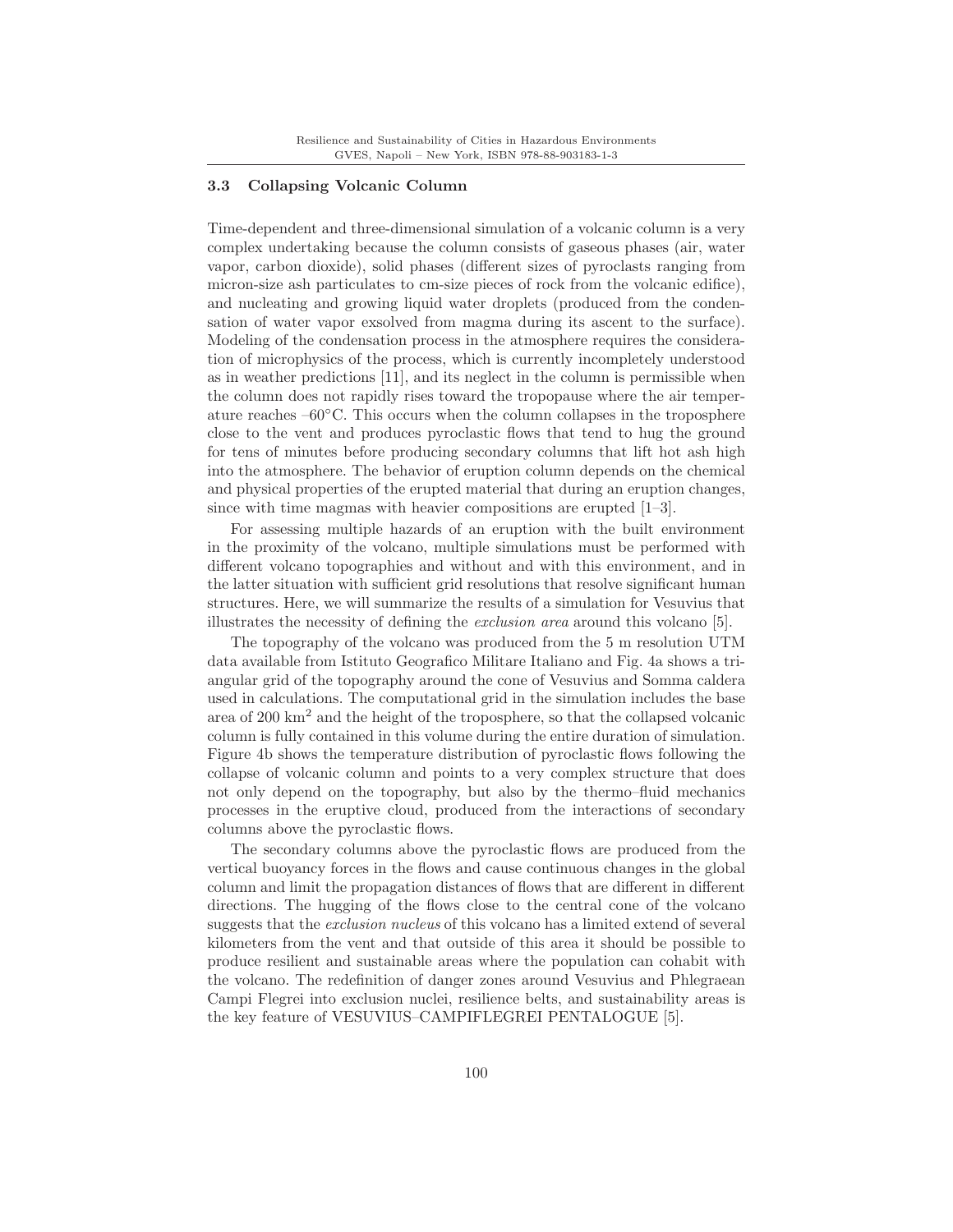

**(a)** Triangular grid of Somma–Vesuvius topography.



**(b)** Temperature distribution of pyroclastic flows on the surface and above the surface of volcano following the collapse of volcanic column.

Figure 4. Topography of Somma–Vesuvius and pyroclastic flows produced from the collapse of a plinian eruption column of Vesuvius.

# **4. Discussion**

The main phase of a large-scale explosive eruption can last for several days and simulation of such an eruption is a very complex undertaking. This is because large computational resources are required to ensure that the physical–chemical– mathematical equations of the model are solved correctly (verification) and that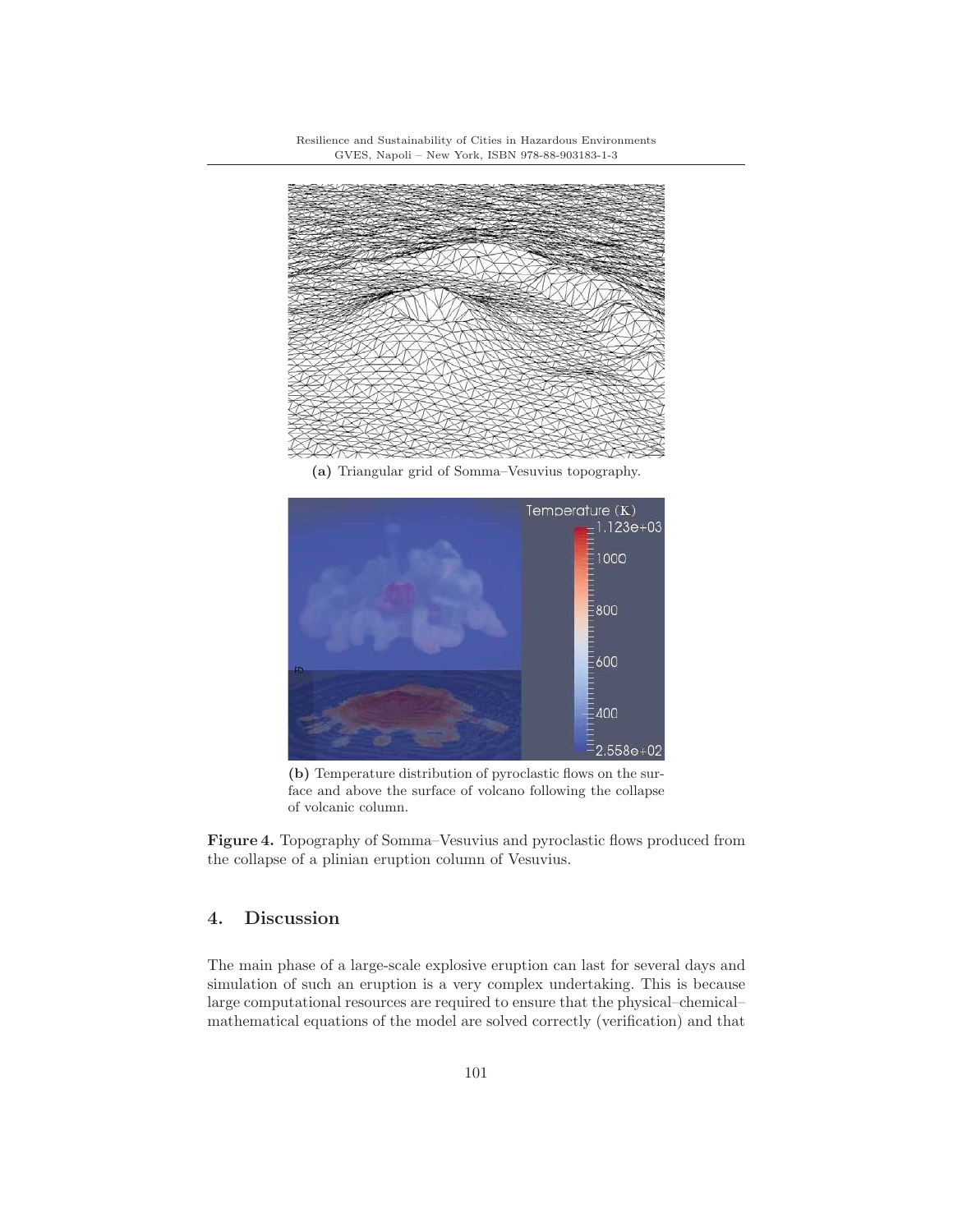

Resilience and Sustainability of Cities in Hazardous Environments GVES, Napoli – New York, ISBN 978-88-903183-1-3

**Figure 5.** Temperature distributions along the WE and SN directions during the first minutes of an eruption of Vesuvius. The eruption produces column collapse and the pyroclastic flows propagate in different directions dependent of the topography and interactions of secondary columns produced on pyroclastic flows. The red color denotes temperature of about 1100 K and the blue color temperature of the atmosphere of about 300 K.

the model accounts for all relevant volcanic processes which can occur during the eruption (validation). For determining the effects of the eruptions on the built environment surrounding a volcano it is necessary to perform many simulations of different eruption scenarios to assess all possible hazards and their consequences that could be involved during the eruptions. And for producing resilient and sustainable habitats close to a volcano, these scenarios must also include those associated with the re-organization of the built environment, so that this environment can resist the eruptions with minimal socio-economic and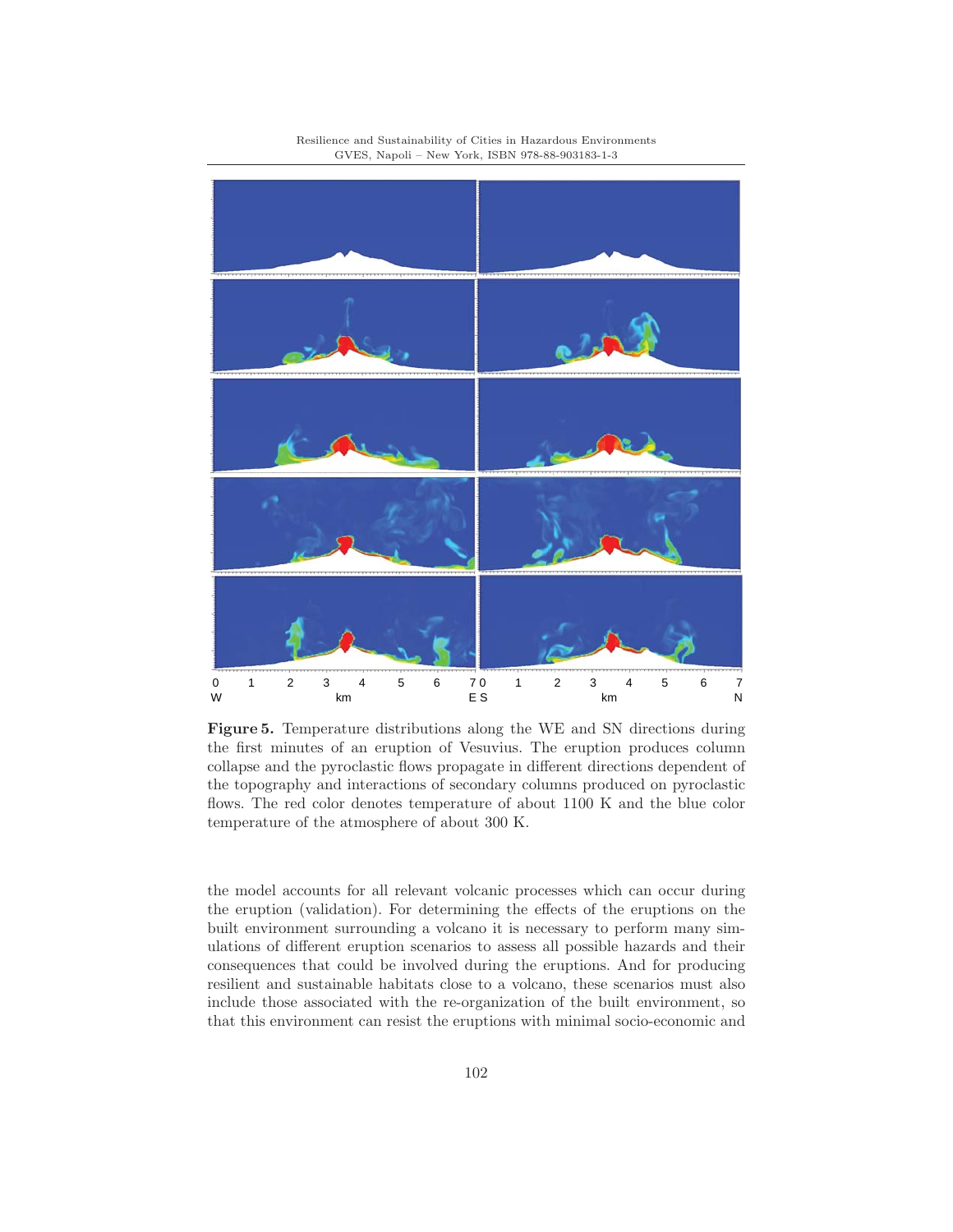cultural losses [5, 17]. Reliable assessments of hazards and consequences of volcanic eruptions are necessary for ascertaining the vulnerability, risk, resilience, and sustainability of a city in the proximity of a volcano [18], but currently such assessments do not exist, because it is apparently easier to promote evacuation plans whose reliabilities are highly questionable and detrimental for producing resilience and sustainability of cities close to volcanoes [4].

The current development of Global Volcanic Simulator is aimed at simulating from start to finish not only the plinian eruptions of Vesuvius, but also the plinian and super eruptions of Campi Flegrei, in order to map as precisely as possible the exclusion, resilience, and sustainability areas of these volcanoes [5]. For Vesuvius discussed in this work, the exclusion and other areas are not uniformly distributed around the volcano, because of both the asymmetry of the volcanic edifice and the perturbing effects on the volcanic column caused by both the rotation of the Earth and local and global weather conditions. As shown in Fig. 5, even in the absence of such perturbations the topography of the volcano is sufficient to dramatically affect the propagation of pyroclastic flows, since Mt. Somma to the north of Vesuvius represents a significant barrier that slows down their propagations while Valle del Inferno between the cone of Vesuvius and Mt. Somma allows for an effective channeling of flows in the directions toward Pompei to the east and San Giuseppe Vesuviano and Naples to the west.

A plinian eruption produces a volcanic column that rapidly rises into the stratosphere and then distributes the ash over a wide area, and its partial and total collapses can affect the built environment around the volcano much more severely than the fall of cold ash from high rising volcanic plumes. The secondary phoenix columns produced on the pyroclastic flows are the result of competitions between different forces, since close to the volcanic vent the radial inertial forces dominate the vertical buoyancy forces, whereas farther away from the vent the opposite is true. The buoyancy forces can lift the material from the flows and transport it into the colder regions of the atmosphere where it cools and falls as ash to the ground at low temperatures. Simulations of complete eruptions are, therefore, necessary to understand the detailed behavior of these flows, because they propagate in waves and each wave can reach different distance from the vent [1].

The ability to simulate volcanic eruptions from the beginning to the end is crucial for reliably assessing the hazards from ash fall, pyroclastic flows, and lahars, since this provides the forces, moments, temperatures, and concentrations of materials at different times and locations in the environments surrounding the volcanos. This data, together with possible displacements, velocities, and accelerations of ground motions of built environments in the proximities of volcanoes, provide the necessary information for building the appropriate structures that can resist and protect the populations from eruption products. Building resilient and sustainable habitats around volcanoes requires integrations of several fields of science and collaboration of populations exposed to the hazards, which is, however, difficult to achieve in practice and in particular for large cities where there are many actors with different interests [9, 17].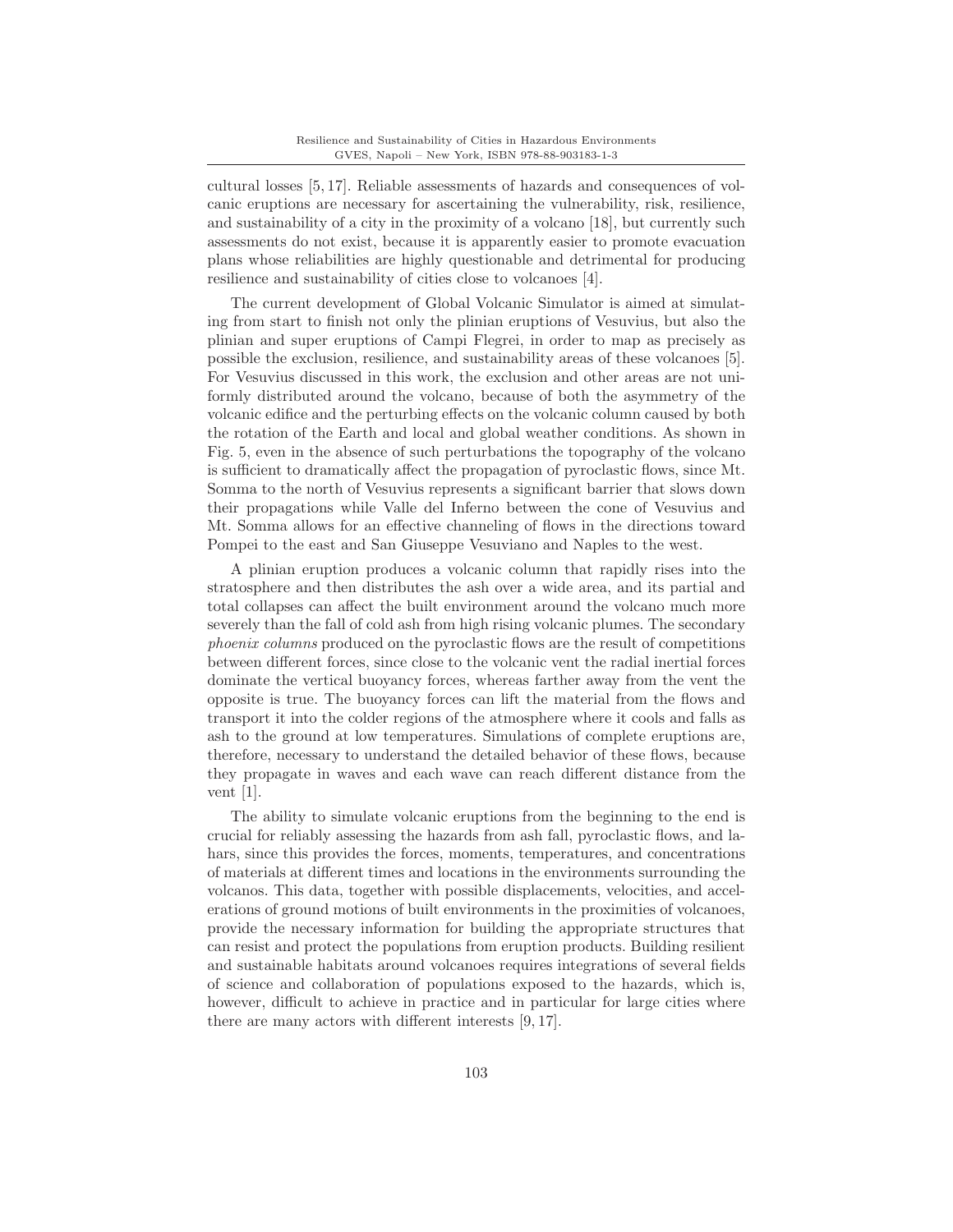## **5. Conclusions**

A reliable Global Volcanic Simulator is a very useful tool for assessing multiple hazards from volcanoes, and in particular those in the Neapolitan area where there are several million people exposed to these hazards. If we want to build or make the existing cities close to volcanoes resilient and sustainable we must be able to produce reliable eruption scenarios for use in the urban planning of the territories, so that the populations can cohabit with the volcanoes in security and prosperity. The simulator discussed in this paper incorporates chemical and physical models of different parts of the volcano, and the current version can simulate magma chamber evolution, opening of volcanic conduits, steady-state and transient magma ascent in volcanic conduits with and without magma fragmentation, interaction of water in underground aquifers with magma in conduits, and dispersion of erupted materials in the atmosphere. Each model of the simulator is first verified and validated before being integrated with other models, and this integration is accomplished by a scheduler which ensures that the boundary conditions for all characteristic parts of the simulator work as effectively as possible, depending on the available computational resources. The current and future work on Global Volcanic Simulator is directed at both improving the current models, implementation of new models for simulating complete eruptions, and definitions of exclusion nuclei, resilience belts, and sustainability areas for the Neapolitan volcanoes.

## **References**

- 1. Dobran, F. (2001). Volcanic Processes: Mechanisms in Material Transport. Springer, New York.
- 2. Cas, R.A.F., Wright, J.V. (1987). Volcanic Successions. Allen and Unwin, London.
- 3. Dobran, F., Barberi, F., Casarosa, C. (1990). Modeling of Volcanological processes and Simulation of Volcanic Eruptions. Giardini, Pisa.
- 4. Dobran, F. (2019). Vesuvius and Campi Flegrei Evacuation Plans: Implications for resilience and sustainability for Neapolitans. In Resilience and Sustainability of Cities in Hazardous Environments, F. Dobran (ed.). GVES, Napoli–New York.
- 5. Dobran, F. (2019). VESUVIUS–CAMPIFLEGREI PENTALOGUE: Resilience and sustainability framework for the Neapolitan area. In Resilience and Sustainability of Cities in Hazardous Environments, F. Dobran (ed.). GVES, Napoli–New York.
- 6. Dobran, F. (2007). Urban habitat construction around Vesuvius: Environmental risk and engineering chalenges. European Union COST 26 Project: Urban Habitat Constructions under Catastrophic Events, Prague 30-31 March 2007. http://http://www.gvess.org/Prague 2007 dobran.pdf (accessed 24 April 2018)
- 7. Roache, P.J. (1998). Verification and Validation in Computational Science and Engineering. Hermosa Publishers, Albuquerque, New Mexico.
- 8. Dobran, F. (1993). Global Volcanic Simulation of Vesuvius. Giardini, Pisa.
- 9. Dobran, F. (1994). Prospects for the global volcanic simulation of Vesuvius. Atti dei Convegni Lincei 112, 197-209. Accademia Nazionale dei Lincei, Roma.
- 10. Dobran, F. (1991). Theory of Structured Multiphase Mixtures. Springer-Verlag, New York.